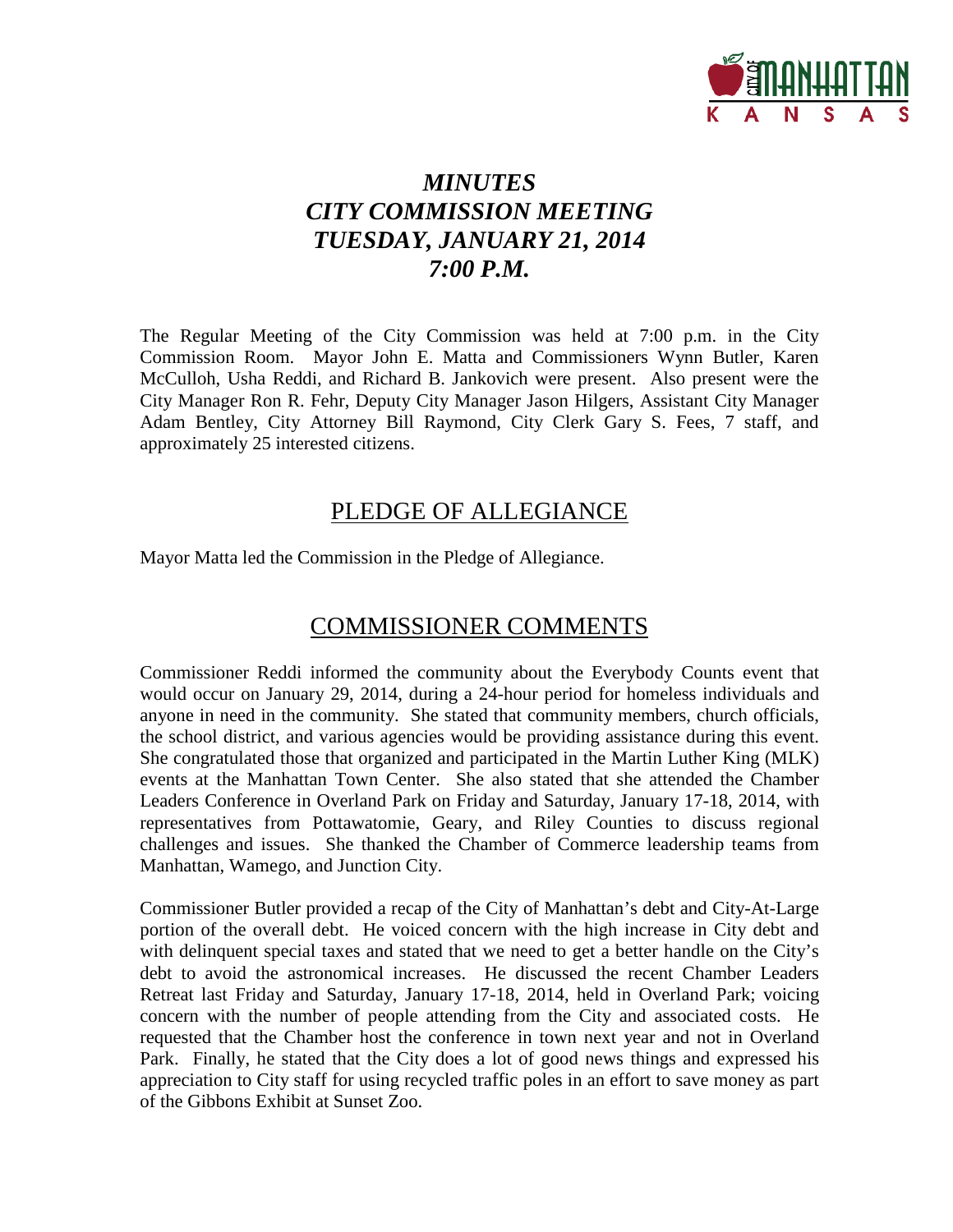# COMMISSIONER COMMENTS *(CONTINUED)*

Commissioner McCulloh informed the community that an expert would be conducting an assessment of the stage from 5:30 p.m. to 7:00 p.m., on February 5, 2014, in the City Auditorium, 1101 Poyntz Avenue. She encouraged those interested in sharing their ideas on the City Auditorium stage to attend this public input session.

# CONSENT AGENDA

(\* denotes those items discussed)

### **MINUTES**

The Commission approved the minutes of the Regular City Commission Meeting held Tuesday, January 7, 2014.

#### **CLAIMS REGISTER NOS. 2748 and 2749**

The Commission approved Claims Register Nos. 2748 and 2749 authorizing and approving the payment of claims from January 1, 2014, to January 14, 2014, in the amounts of \$1,769,651.23 and \$1,941,762.72, respectively.

### **\* ORDINANCE NO. 7061 – REMOVE "NO PARKING EXCEPT SUNDAY" ZONE**

Carl Taylor, representing Mount Zion Family Worship Center, 916 Yuma Street, expressed additional concerns with parking in the area. He stated that parking in this area is already congested and with the events at the Family Worship Center and increased activities at the Douglass Center, there is a need for additional parking. He asked that the Commission give this issue further consideration.

Mayor Matta thanked Mr. Taylor for bringing this item to the attention of the City Commission and stated that the issues he brought up would be considered.

The Commission approved Ordinance No. 7061 removing the "No Parking Except Sunday" zone along the west side of the 400 block of South  $9<sup>th</sup>$  Street.

### **RESOLUTION NO. 012114-A – PETITION – INTERLACHEN ADDITION – SANITARY SEWER IMPROVEMENTS (SS1318)**

The Commission found the petition sufficient and approved Resolution No. 012114-A finding the project advisable and authorizing construction for the Interlachen Addition Sanitary Sewer (SS1318) Improvements.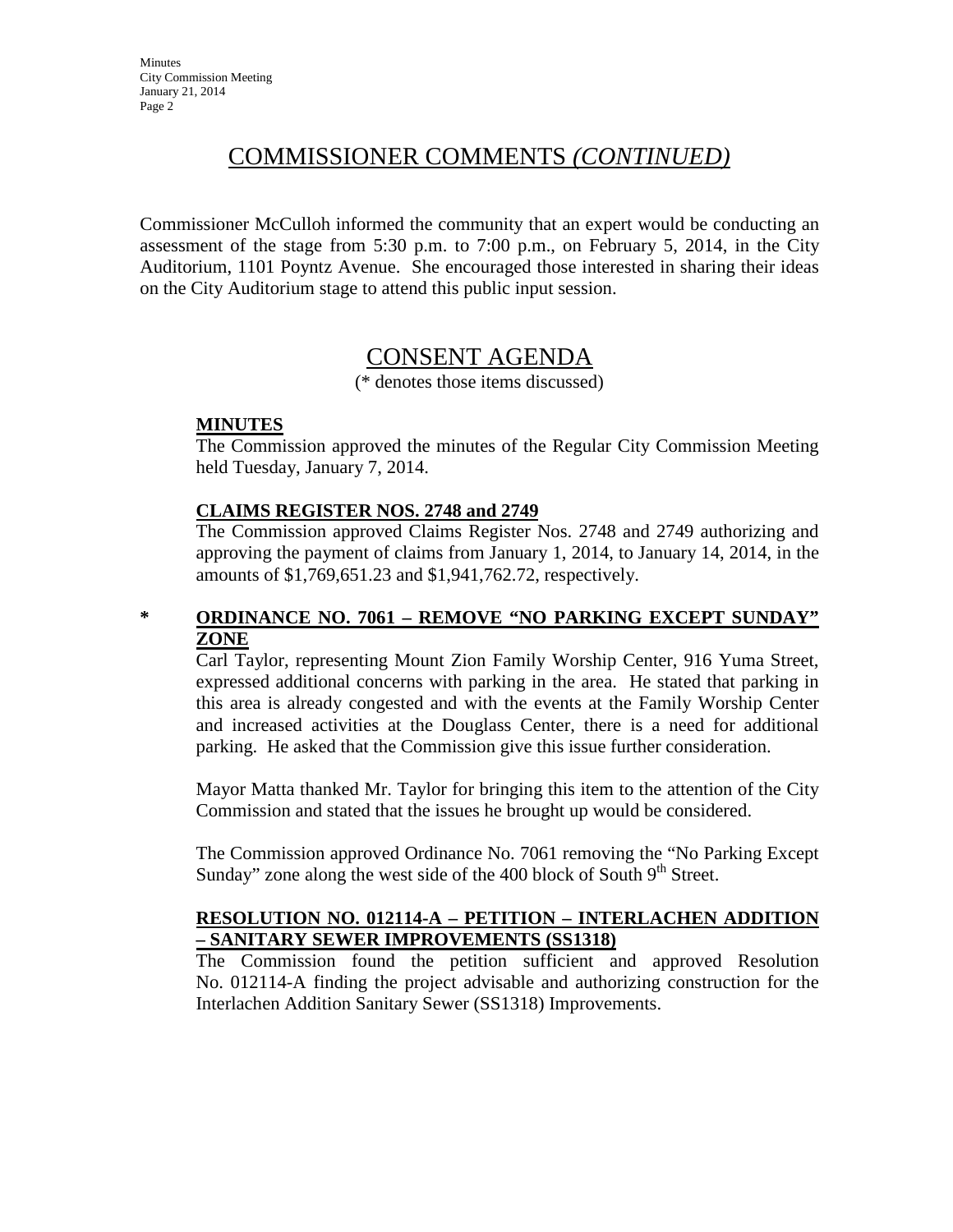### **RESOLUTION NO. 012114-B – PETITION – INTERLACHEN ADDITION – STREET IMPROVEMENTS (ST1325)**

The Commission found the petition sufficient and approved Resolution No. 012114-B finding the project advisable and authorizing construction for the Interlachen Addition Street (ST1325) Improvements.

#### **RESOLUTION NO. 012114-C – PETITION – INTERLACHEN ADDITION – WATER IMPROVEMENTS (WA1321)**

The Commission found the petition sufficient and approved Resolution No. 012114-C finding the project advisable and authorizing construction for the Interlachen Addition Water (WA1321) Improvements.

### **AGREEMENT – ENGINEERING SERVICES – INTERLACHEN ADDITION – SANITARY SEWER (SS1318), STREET (ST1325), AND WATER (WA1321) IMPROVEMENTS**

The Commission authorized the Mayor and City Clerk to execute an agreement with SMH Consultants, of Manhattan, Kansas, in the amount of \$99,345.00 to perform professional services for the Interlachen Addition Sanitary Sewer (SS1318), Street (ST1325), and Water (WA1321) Improvements.

### **SET PUBLIC HEARING DATE – LEVY SPECIAL ASSESSMENTS (GOB 2014-A)**

The Commission set February 4, 2014, as the date to hold the public hearing levying special assessments against the benefiting properties in the following eight (8) projects, which have been completed: *Grand Vista Addition, Unit Two – Street (ST1202), Sanitary Sewer (SS1203), Water (WA1205), and Stormwater (SM1201); Lee Mill Heights Addition, Unit Three, Phase Two, and Unit Four, Phase Three – Street (ST1101) and Water (WA1102); and Lee Mill Heights Addition, Unit Three, Phase Two; Unit Four, Phase Three; Unit Five; and Unplatted Tract A – Sanitary (SS1102) and Stormwater (SM1101).*

#### **FIRST AMENDMENT – KDHE LOAN AGREEMENT – WATER METER AUTOMATION AND REPLACEMENT PROJECT (WA1114)**

The Commission authorized the Mayor and City Clerk to execute the First Amendment to the Loan Agreement between the City of Manhattan, Kansas, and the State of Kansas, acting by and through the Kansas Department of Health and Environment, which funds the Water Meter Automation and Replacement Project (WA1114), revising the amortization schedule to reflect a new first repayment date of August 1, 2015, instead of February 1, 2014.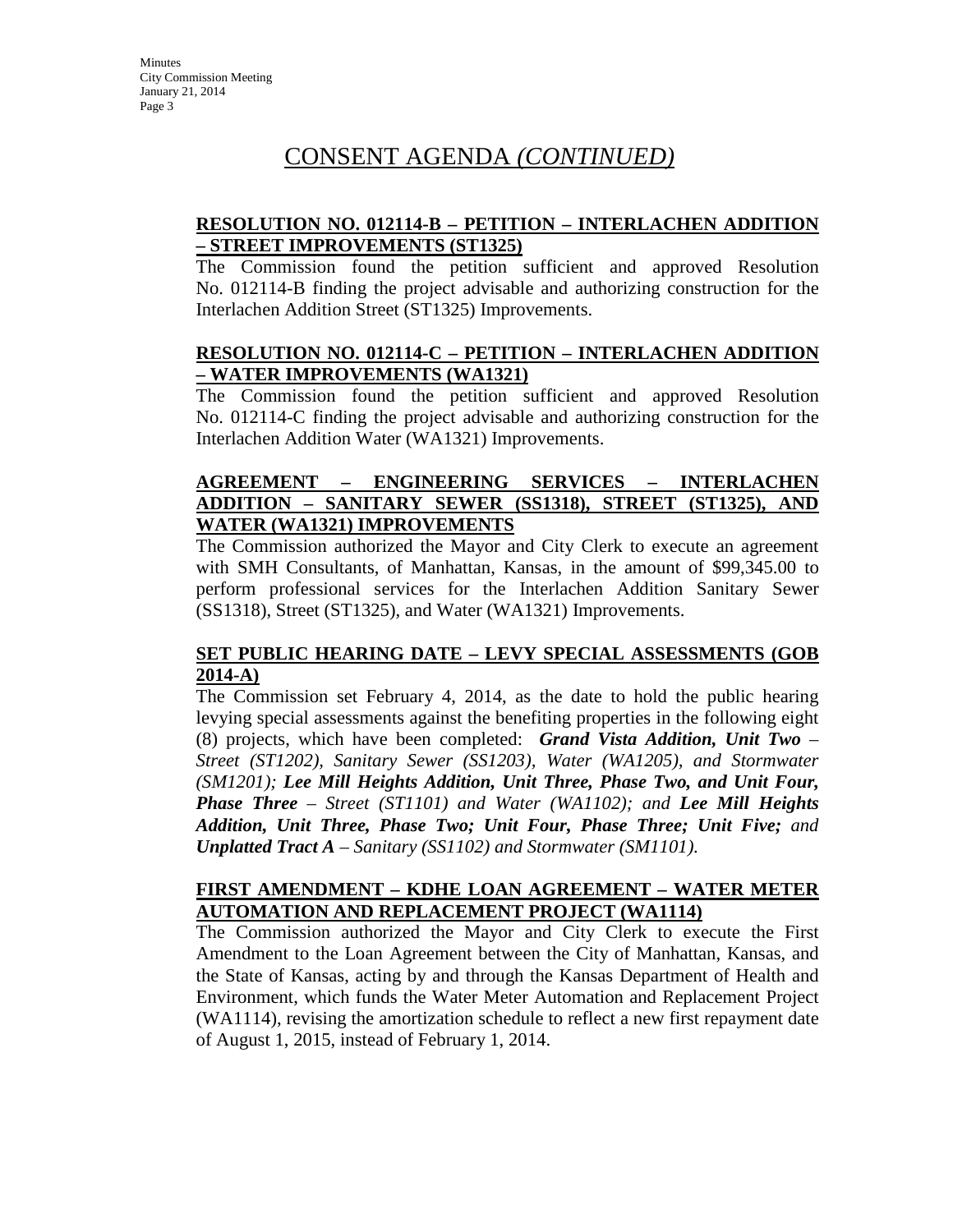### **AGREEMENT – ENGINEERING SERVICES – BLUE TOWNSHIP WATERLINE EXTENSION PROJECT (WA1307)**

The Commission authorized the Mayor and City Clerk to execute an agreement in the amount of \$496,392.00 with Bartlett & West Engineers, Inc., of Manhattan, Kansas, for professional engineering services for the Blue Township Waterline Extension, Pump Station, and Storage Tower Project.

### **AWARD CONTRACT – CASEMENT ROAD (ST1327) AND MARLATT CHANNEL BRIDGE (SM1307) IMPROVEMENTS**

The Commission accepted the Engineer's Opinion of Probable Cost in the amount of \$2,405,206.00; awarded a construction contract in the amount of \$1,965,310.72 with Ebert Construction Company, Inc., of Wamego, Kansas; and authorized the Mayor and City Clerk to execute the contract for the Casement Road (ST1327) and Marlatt Channel Bridge (SM1307) Improvements.

### **CONTRACT AMENDMENT NO. 2– CASEMENT ROAD (ST1327) AND MARLATT CHANNEL BRIDGE (SM1307) IMPROVEMENTS**

The Commission authorized the Mayor and City Clerk to execute Contract Amendment No. 2 in the amount of \$98,988.00 with Olsson Associates, of Manhattan, Kansas, for construction engineering services for the Casement Road (ST1327) and Marlatt Channel Bridge (SM1307) Improvements.

### **KDOT AGREEMENT - CASEMENT ROAD (ST1327) AND MARLATT CHANNEL BRIDGE (SM1307) IMPROVEMENTS**

The Commission authorized the Mayor and City Clerk to execute KDOT Agreement No. 392-13 for exchange of federal STP funds for the Casement Road (ST1327) and Marlatt Channel Bridge (SM1307) Improvements.

### **RESOLUTION NO. 012114-D – ISSUE BONDS - MARLATT CHANNEL BRIDGE (SM1307) IMPROVEMENTS**

The Commission approved Resolution No. 012114-D issuing bonds to pay for the Casement Road project (SM1307).

### **RESOLUTION NO. 012114-E – ISSUE BONDS - CASEMENT ROAD (ST1327) IMPROVEMENTS**

The Commission approved Resolution No. 012114-E issuing bonds to pay for the Marlatt Channel Bridge project (ST1327).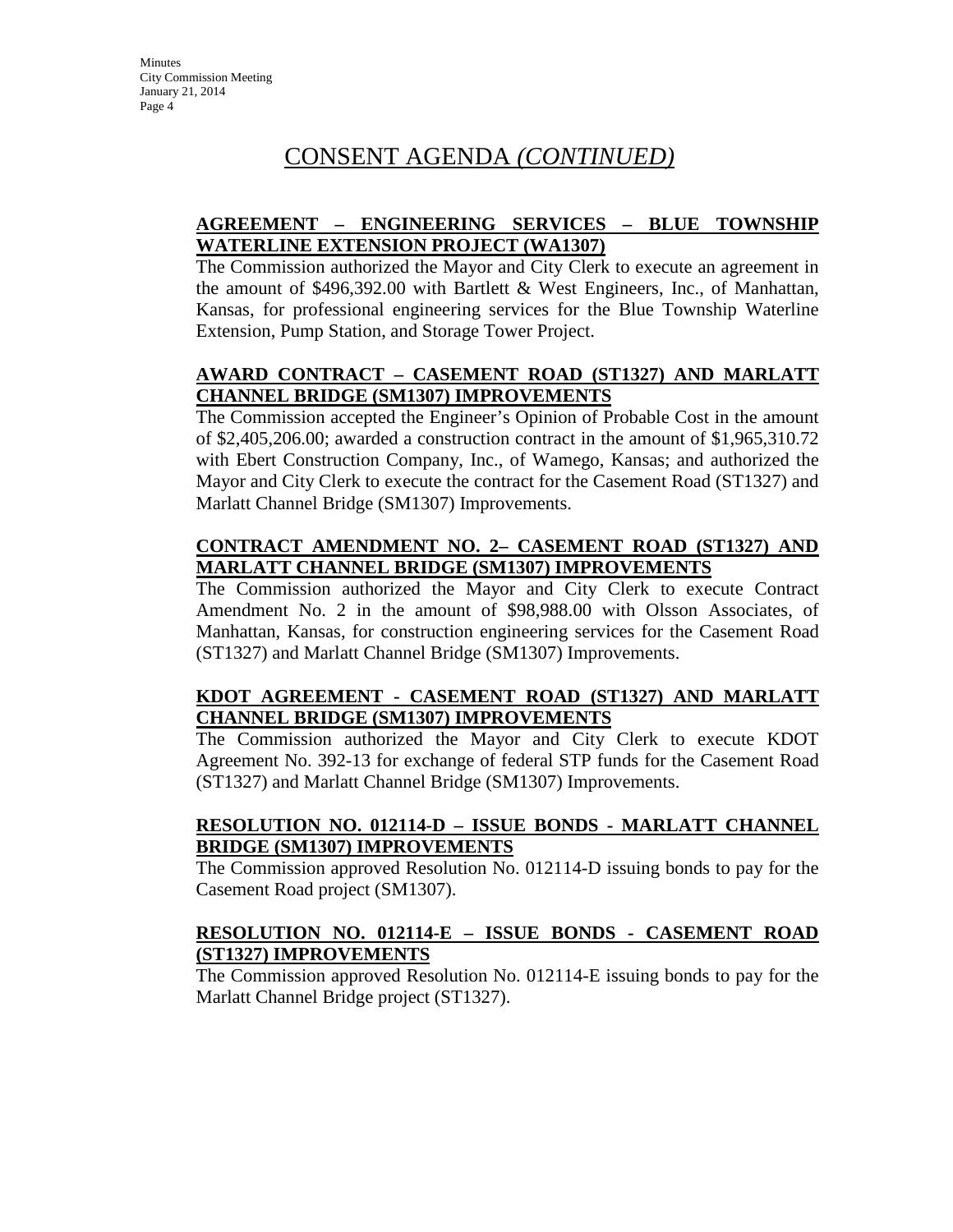### **AWARD CONTRACT – GRANDE BLUFFS AT MILL POINTE, UNIT 3 – SANITARY SEWER (SS1316), STREET (ST1321), AND WATER (WA1320) IMPROVEMENTS**

The Commission accepted the Engineer's Opinion of Probable Cost in the amount of \$515,000.00; awarded a construction contract in the amount of \$443,120.15 to J&K Contracting Inc., of Junction City, Kansas; and authorized the Mayor and City Clerk to execute the contract for the Grande Bluffs at Mill Pointe, Unit 3, Sanitary Sewer (SS1316), Street (ST1321), and Water (WA1320) Improvements.

### **AGREEMENT – WASTEWATER TREATMENT PLANT DISSOLVED AIR FLOTATION THICKENER REHABILITATION PROJECT (SS1402)**

The Commission authorized the City Manager to finalize and execute an agreement in the amount of \$89,445.00 with the Ray Lindsey Company, of Belton, Missouri, for the Wastewater Treatment Plant Dissolved Air Flotation Thickener Rehabilitation Project (SS1402).

### **AWARD CONTRACT – CDBG HOUSING REHABILITATION PROGRAM – 1112 COLORADO STREET**

The Commission accepted the bids for 1112 Colorado Street; awarded the bid to the lowest responsible bidder, Ben Kitchens Painting Co., Inc., of Junction City, Kansas, in the amount of \$16,380.00; authorized the Mayor and City Clerk to enter into agreements with the contractor and property owner for expenditure of CDBG Housing Rehabilitation funds; and authorized City Administration to approve any necessary change orders.

### **OUTSIDE CITY SEWER SERVICE AGREEMENT – 1200 ADY DRIVE**

The Commission authorized City Administration to finalize and the Mayor and City Clerk to execute an agreement with Michael R. Anderson and Nidia Vazquez for an outside city limits sanitary sewer service connection for the property at 1200 Ady Drive, Riley County, Kansas.

#### **\* AGREEMENT – SALE OF PROPERTY – 402 BLUEMONT AVENUE**

Commissioner Butler expressed his support on the sale of property at 402 Bluemont Avenue.

The Commission authorized the Mayor and City Clerk to enter into an agreement with Randall and Adena Weiser for sale of City property at 402 Bluemont Avenue.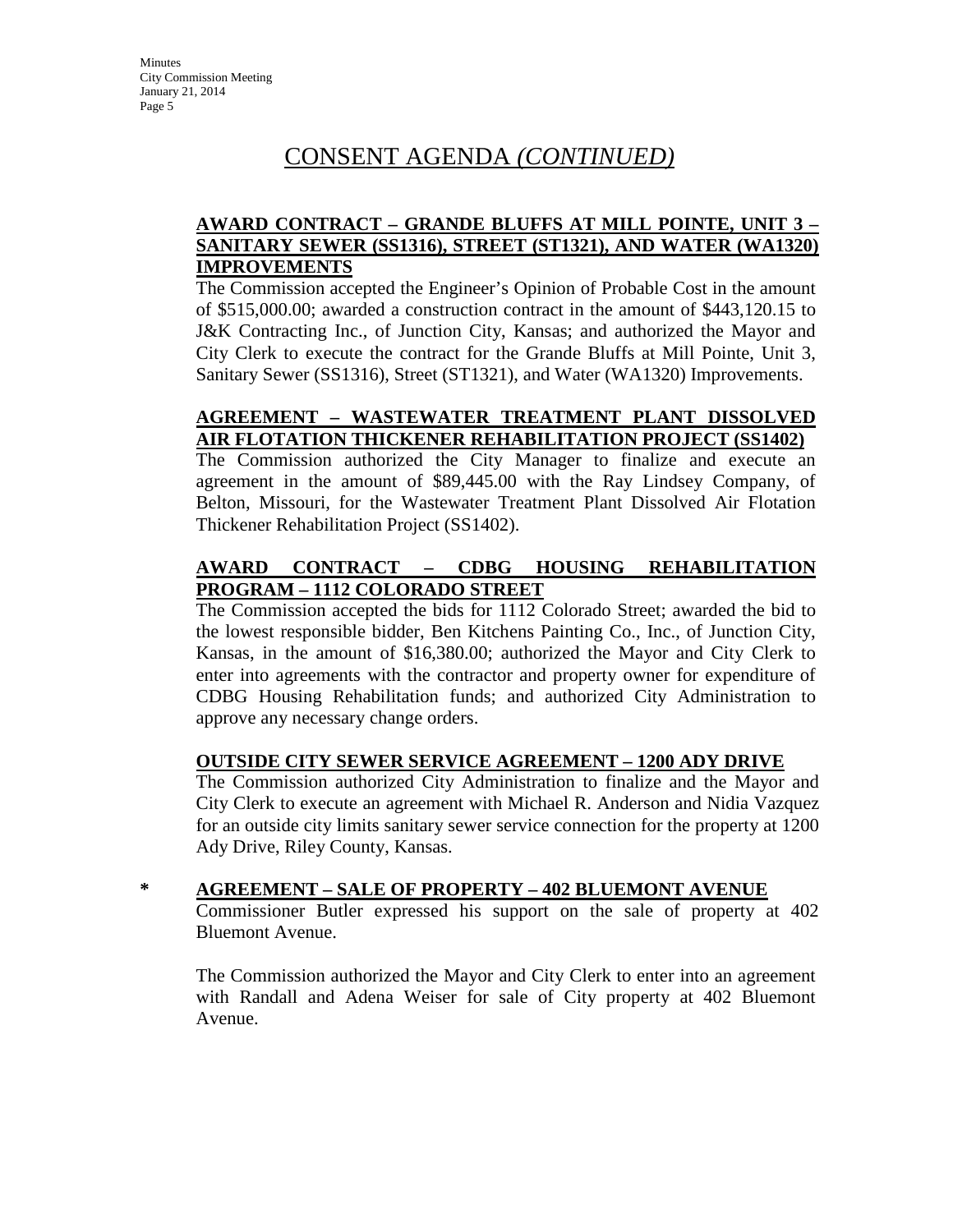#### **PAYMENT – CITY'S CONTRIBUTION – FLINT HILLS MPO**

The Commission authorized City Administration to finalize payment in the amount of \$58,373.48 to the Flint Hills Metropolitan Planning Organization for the City's semi-annual payment contribution.

#### **BOARD APPOINTMENTS**

The Commission approved appointments by Mayor Matta to various boards and committees of the City.

#### *Aggieville Business Improvement District Advisory Board*

Appointment of Krista Bramhall, 4408 Leone Circle, to fill the unexpired term of Scott Bauer. Ms. Bramhall's term begins immediately, and will expire December 31, 2014.

#### *Cemetery Board*

Appointment of Brian Waddington, 2415 Brockman Street, to a three-year term. Mr. Waddington's term begins immediately, and will expire December 31, 2016.

#### *Convention and Tourism Committee*

Appointment of Karen McCulloh, 1516 Leavenworth Street, to a one-year Commissioner term. Commissioner McCulloh's term begins immediately, and will expire December 31, 2014.

#### *Flint Hills Discovery Center Advisory Board*

Appointment of Christine Benne, 4420 Leone Terrace, to a three-year term. Ms. Benne's term will begin February 1, 2014, and will expire January 31, 2017.

After discussion and comments from the Commission, Commissioner Jankovich moved to approve the consent agenda. Commissioner Butler seconded the motion. On a roll call vote, motion carried 5-0.

# GENERAL AGENDA

### **FIRST READING – AMEND PRELIMINARY DEVELOPMENT PLAN -LOT 10, HERITAGE SQUARE SOUTH COMMERCIAL PLANNED UNIT DEVELOPMENT (PUD)**

Eric Cattell, Assistant Director for Planning, presented an overview of the item.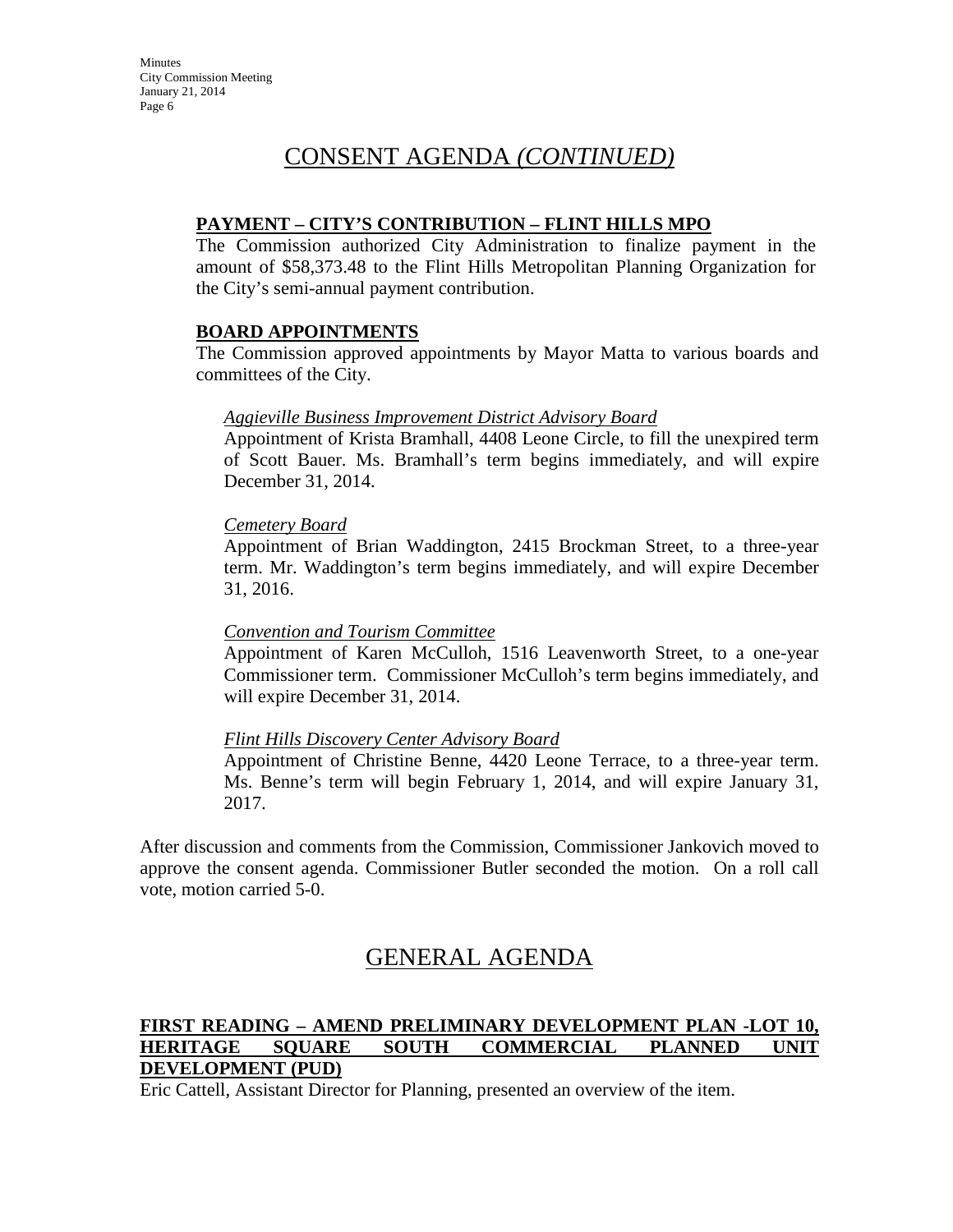# GENERAL AGENDA *(CONTINUED)*

#### **FIRST READING – AMEND PRELIMINARY DEVELOPMENT PLAN -LOT 10, HERITAGE SQUARE SOUTH COMMERCIAL PLANNED UNIT DEVELOPMENT (PUD)** *(CONTINUED)*

After discussion, Commissioner Jankovich moved to approve first reading of an ordinance amending Ordinance No. 6607, and the Preliminary Development Plan of Lot 10, Heritage Square South Commercial Planned Unit Development, generally located southeast of the intersection of South Port Drive and US 24, to be known as the Final Development Plan of Salisbury Supply, Lot 1, Heritage Square South, Unit Three, Commercial Planned Unit Development, based on the findings in the Staff Report *(See Attachment No. 1)*, with the two conditions of approval. Commissioner McCulloh seconded the motion. On a roll call vote, motion carried 5-0.

### **INTERLOCAL AGREEMENT - FLINT HILLS REGIONAL TRANSIT ADMINISTRATION**

Adam Bentley, Assistant City Manager, introduced the item.

Gary Stith, Planner, Flint Hills Regional Council, presented background information on the item and the proposal to create a regional public entity through an Interlocal Agreement. He also provided information on the concept, process, and membership of the Flint Hills Regional Transit Administration. He then responded to questions from the Commission regarding matching funds from Kansas State University, if Kansas State University could be a fund recipient and have voting status, provided clarification on the Metropolitan Planning Organization, and highlighted the availability and distribution of federal transportation funds.

After discussion and comments from the Commission, Commissioner Butler asked that the item be tabled until additional information is received from Kansas State University on whether they can be a voting member and be a participant.

Gary Stith, Planner, Flint Hills Regional Council, responded to questions from the Commission and provided clarification on the item.

After further discussion and comments from the Commission, Commissioner McCulloh moved to authorize the Mayor and City Clerk to execute an Interlocal Agreement to establish the Flint Hills Regional Transit Administration.

After additional discussion and comments from the Commission, Commissioner Reddi seconded the motion.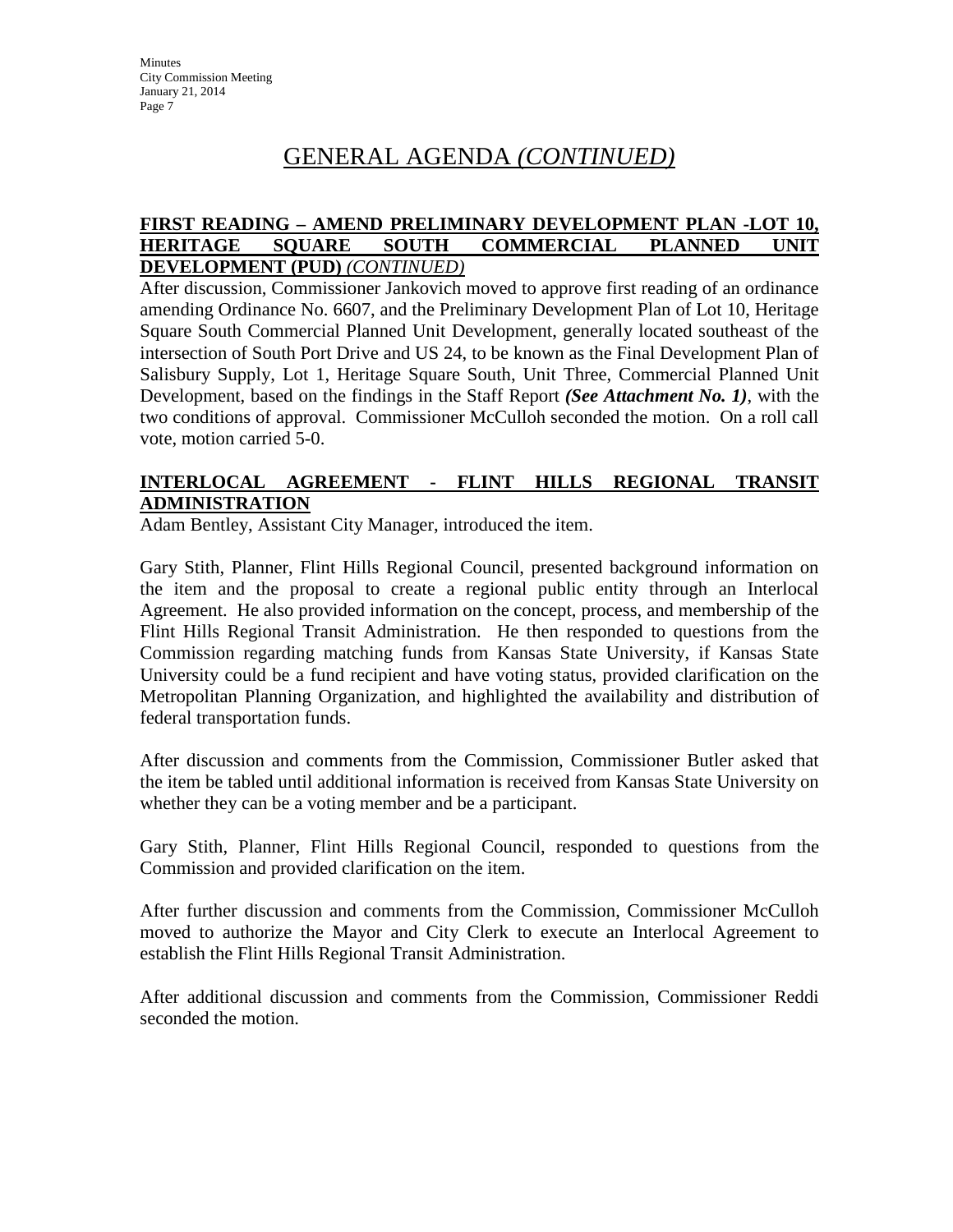# GENERAL AGENDA *(CONTINUED)*

#### **INTERLOCAL AGREEMENT - FLINT HILLS REGIONAL TRANSIT ADMINISTRATION** *(CONTINUED)*

After further discussion from the Commission and comments about the City's representation on the Board, Ron Fehr, City Manager, responded to questions from the Commission and provided clarification on the item. He stated the Interlocal Agreement would not be signed and executed until the insurance provision is satisfied.

After additional comments, on a roll call vote, motion carried 3-2, with Mayor Matta and Commissioner Butler voting against the item.

Commissioner McCulloh expressed her appreciation to ATA for having a bus available at the Manhattan Regional Airport for arriving international students attending Kansas State University.

### **RESOLUTION NO. 012114-F - USE OF EXCESS SALES TAXES - OUTDOOR SWIMMING POOL IMPROVEMENTS AND THE ZOO EDUCATION CENTER**

Bernie Hayen, Director of Finance, presented background information on the Quality of Life Sales Tax, project bonds, sales tax performance, and strategies for the Commission to consider regarding the use of excess sales taxes. He then responded to questions from the Commission.

Jason Hilgers, Deputy City Manager, provided additional information and clarification on the proposed resolution. He then responded to questions from the Commission regarding the projects that were bonded.

Bernie Hayen, Director of Finance, provided additional information on the excess sales taxes collected and the importance of being transparent on the collections received.

Ron Fehr, City Manager, responded to questions from the Commission on improvements and equipment that can be used for the upcoming pool season. He also clarified the process for items in the Capital Improvement Program and City Budget.

Jason Hilgers, Deputy City Manager, provided additional information on items that need to be addressed at the pools.

After discussion and comments from the Commission, Jason Hilgers, Deputy City Manager, provided an overview of the strategies highlighted in the Commission Memorandum and alternatives to sunset the bonded projects. He then responded to additional questions regarding the use of designated funds.

Ron Fehr, City Manager, provided additional information on the three strategies presented and the flexibility offered to the Commission.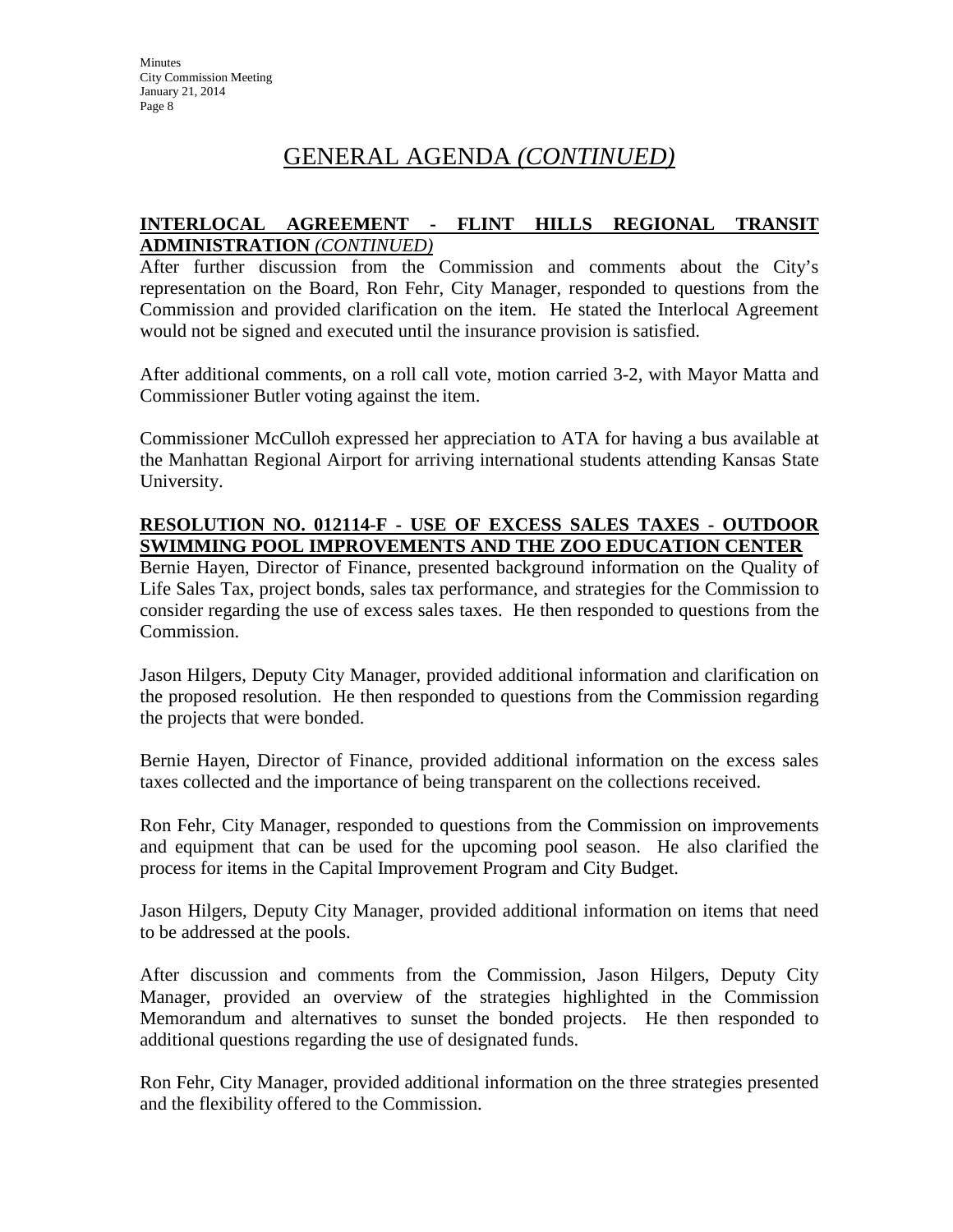### **GENERAL AGENDA (CONTINUED)**

#### RESOLUTION NO. 012114-F - USE OF EXCESS SALES TAXES - OUTDOOR SWIMMING POOL IMPROVEMENTS AND THE ZOO EDUCATION CENTER (CONTINUED)

Jason Hilgers, Deputy City Manager, responded to additional questions from the Commission and informed the Commission that the sales tax revenues will change and will need to be addressed as the City proceeds forward.

Ron Fehr, City Manager, suggested the Commission amend the proposed motion to approve the resolution, including the transfer of sales taxes into separate project accounts, but to delete the inclusion of strategy three or any of the strategies in the motion.

After additional discussion and comments from the Commission, Commissioner Jankovich moved to approve Resolution No. 012114-F, including the 2014 transfer of \$200,000.00 from City Pool sales taxes and \$200,000.00 from CiCo/Northview sales taxes into separate project accounts (See Attachment No. 2). Commissioner Butler seconded the motion. On a roll call vote, motion carried 5-0.

#### **ADJOURNMENT**

At 8:27 p.m., the Commission adjourned.

**IMC. City Clerk**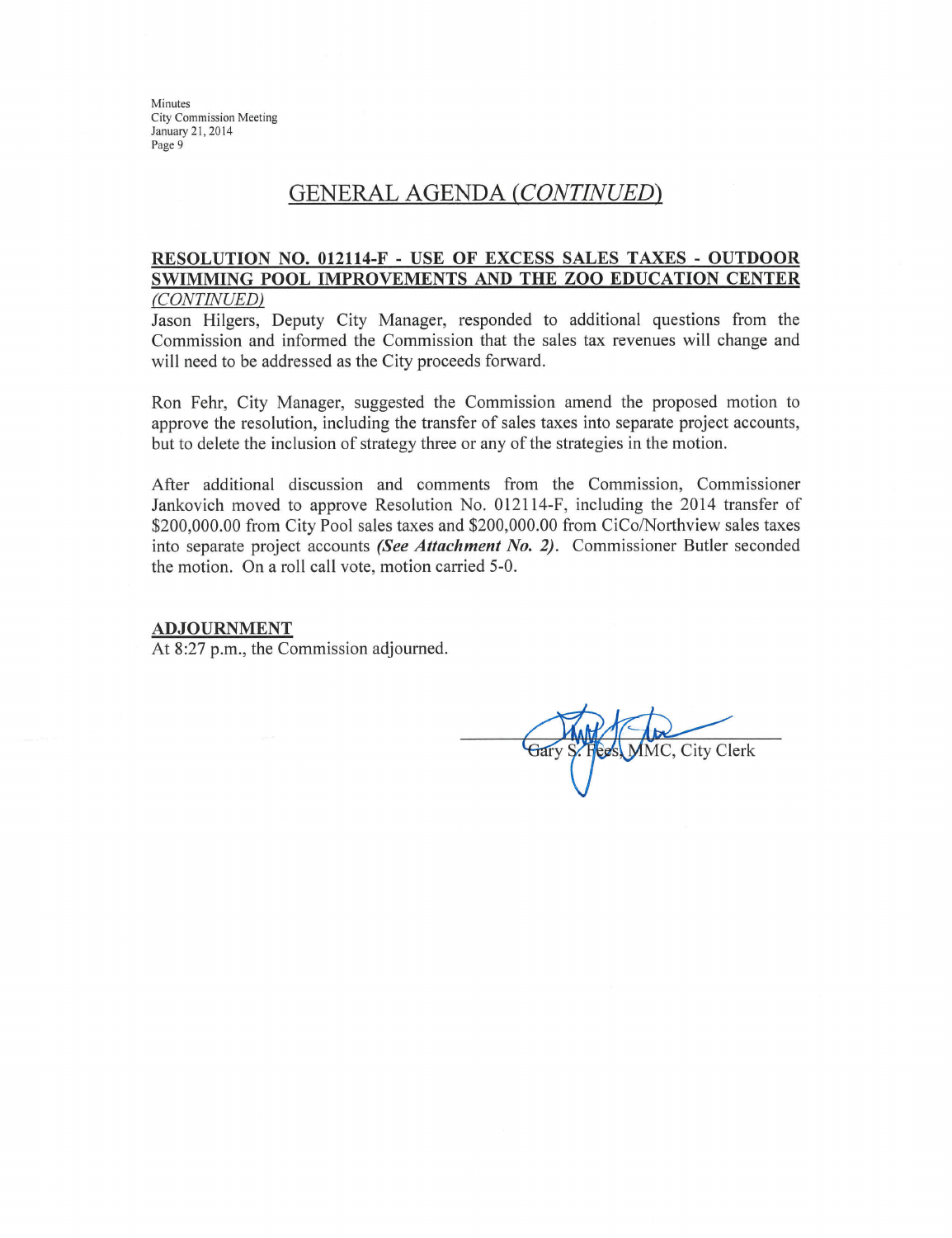**AN AMENDMENT OF AN ORDINANCE AND THE APPROVED PRELIMINARY DEVELOPMENT PLAN, PROPOSED AS A FINAL DEVELOPEMNT PLAT. A CONCURRENT FINAL PLAT IS ALSO PROPOSED (SEE SEPARATE STAFF** 

# **BACKGROUND**

**PROPOSED AMNENDMENT:** Amend Ordinance No. 6607 and the approved Preliminary Development Plan of Lot 10, Heritage Square South Commercial Planned Unit Development. The amendment is proposed as a Final Development Plan and Final Plat.

**The proposed amendment is required** because:

**MEMORANDUM REGARDING FINAL PLAT).**

- Condition No. 11, Ordinance No .6607, states, "An amendment(s) of the PUD shall be submitted for review and approval, prior to issuance of any necessary permits for development on Lots 2, 3, 4, 5, 7, 8 and 10."
- The applicant is also proposing to subdivide Lot 10 into two  $(2)$  lots Lot 1 (.86) acres) and Lot 2 (11.16 acres).

*Note: The Final Development Plan is for Lot 1, Heritage Square South, Unit Three. No development plans have been submitted for proposed Lot 2. Unless otherwise noted, the PUD Amendment Staff Report will reference the proposed Salisbury Supply developments on Lot 1. Please refer to the separate staff memorandum for details regarding the Final Plat.*

**APPLICANT:** Schultz Construction, Inc. – Brett Ballou

**ADDRESS:** 1213 Hylton Heights Road, Suite 129, Manhattan KS 66502.

**OWNER:** Heritage Square Land Co. LLC – Tim Schultz.

**ADDRESS:** 1213 Hylton Heights Road, Suite 129, Manhattan KS 66502.

**LEGAL DESCRIPTION:** Lot 10, Heritage Square South P.U.D., a Commercial Planned Unit Development, an addition of the City of Manhattan, Pottawatomie County, Kansas.

**LOCATION:** Lot 10, Heritage Square South P.U.D. is generally located to the southeast of the intersection of South Port Drive and South Port Drive.

• **AREA:** Existing Lot 10, Heritage Square South P.U.D. is 12.01 acres. Proposed Lot 1 is to be .86 acres and Lot 2 will be 11.16 acres.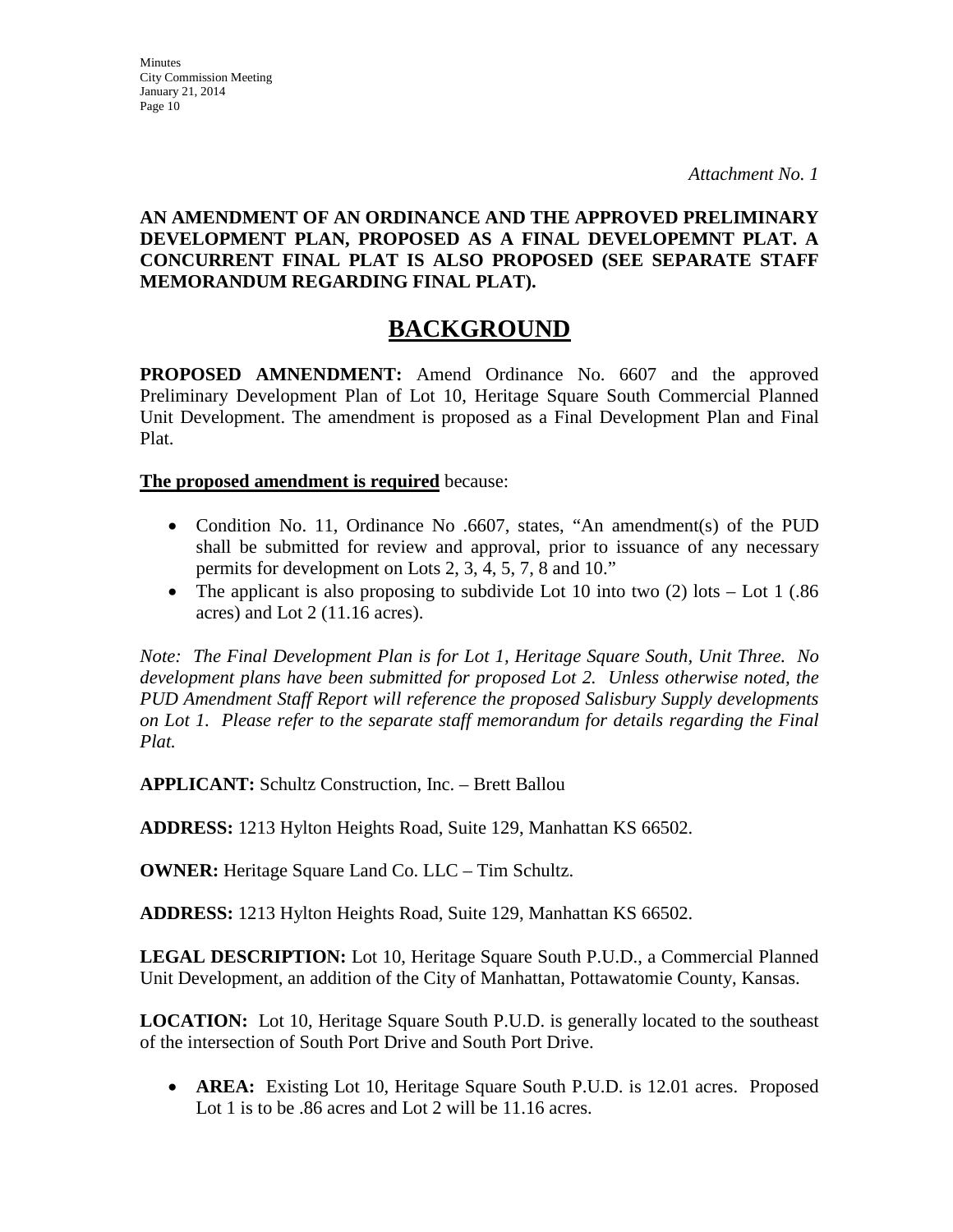### **DATE OF NEIGHBORHOOD MEETING:** December 9, 2013.

**DATE OF PUBLIC NOTICE PUBLICATION:** Monday, December 16, 2013.

### **DATE OF PUBLIC HEARING: PLANNING BOARD:** Monday, January 6, 2014. **CITY COMMISSION:** Tuesday, January 21, 2014.

### **EXISTING PUD:**

### **EXISTING PUD AFFECTING LOT 10**

#### **Ordinance No. 6607**

The Heritage Square South Commercial Planned Unit Development, and Ordinance No. 6607, approved February 6, 2007, is subject to the following conditions of approval:

- 1. Permitted uses shall include all of the Permitted Uses and Conditional Uses allowed in the C-5, Highway Service Commercial District, except for Adult Businesses and Commercial off-street parking lots as a Principal Use. Additional Permitted Uses include: Antique shops; Apparel stores; Blueprinting, desktop publishing, and photocopying establishments; Book stores; Camera and photographic supply stores; Carpet and rug stores; China and glassware stores; Department stores; Farm and ranch supply stores; Florist shops; Furrier shops; Governmental buildings; Hardware stores; Hobby shops; Motel; Medical clinic; Outdoor seating for restaurants; and Tavern.
- 2. Landscaping and irrigation shall be provided pursuant to a Landscaping Performance Agreement between the City and the owner, which shall be entered into prior to issuance of a building permit.
- 3. All landscaping and irrigation shall be maintained in good condition.
- 4. Light poles shall be provided as described in the application documents. Exterior building lighting shall be provided as proposed and be of a cut-off design, so as to not cast direct light or glare onto streets or adjacent property.
- 5. Ground Signs shall be permitted and constructed as proposed.
- 6. Wall signs shall be permitted as proposed.
- 7. One (1) pole sign shall be permitted per lot on Lots 6, 7, 8 and 10, and no pole signs shall be permitted on Lots 1, 2, 3, 4, 5 and 9. Pole signs shall have a maximum total height of 50 feet above the ground; shall not exceed a maximum total 120 square feet in area; and shall include skirting of the pole. The skirting and the base of pole signs shall include materials and architectural quality similar to those of the associated principal building such as brick, stone and/or stucco; and, pole signs shall include an enhanced landscaped area around the base.
- 8. Exempt signage shall be permitted as described in Article VI, Section 6-104  $(A)(1),(2),(4),(5),(7)$  and  $(8)$ ; and Section 6-104  $(B)(2)$ , of the Manhattan Zoning Regulations. Temporary sales aids and portable signs, as described in Article VI,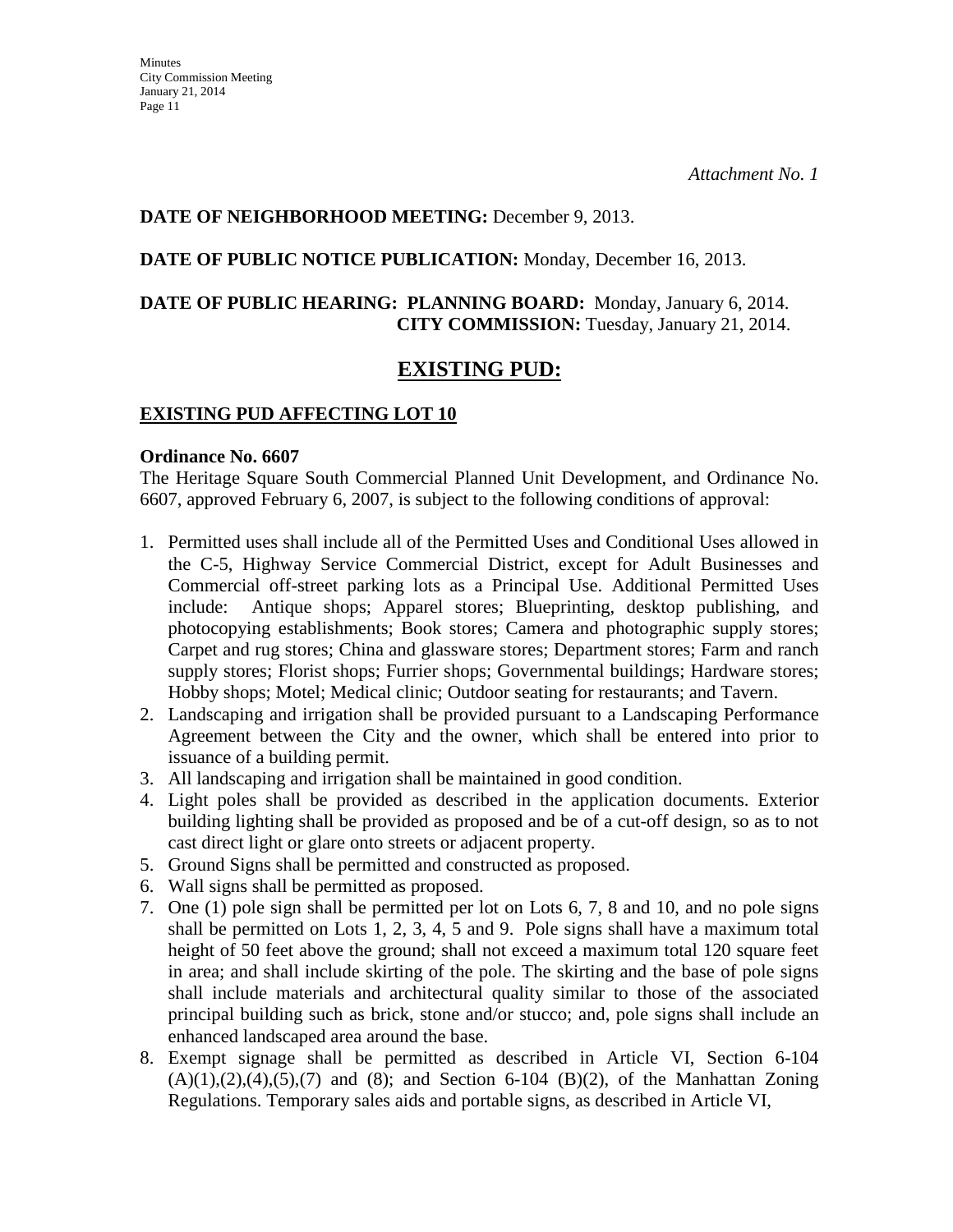Signs, of the Manhattan Zoning Regulations, shall be prohibited.

- 9. Traffic and drainage improvements to US-24 shall be provided as required by the Kansas Department of Transportation, and the applicant shall submit with the Final Plat either the approved access permit, or a letter from a KDOT representative authorizing the project based on the approved concept.
- 10. Drainage improvements shall be provided as proposed in the application documents and as per the City Engineer's requirements.
- 11. An amendment(s) of the PUD shall be submitted for review and approval, prior to issuance of any necessary permits for development on Lots 2, 3, 4, 5, 7, 8 and 10.

#### **Permitted Uses**

The Permitted Uses in the PUD are set out above in Condition No. 1.

#### **Existing Development**

The PUD consists of Lot 1(Fastenal); Lot 2 (Dollar General); Lot 3 (Aaron's Furniture); Lots 4 and 5 (Short Stop Convenience Store and Car Wash); Lot 6 (Tractor Supply Co.); Lots 7 and 8 (Midway Wholesale); Lot 9 (Heritage Commons, a multiple-tenant commercial building currently occupied by a state government agency, liquor store, and restaurant, with the balance of the building vacant); and, Lot 10, a vacant approximate 12 acre tract of land.

### **Final Plat**

Lot 10, Heritage Square South, Commercial PUD was originally platted on March 9, 2007 when the Commercial Development was approved. Lot 10 is a large, "anchor" lot (12.01 acres) planned for a large commercial user.

The applicant has proposed the Final Plat of Heritage Square South, Unit Three, which will subdivide Lot 10 into two (2) separate lots. Lot 1 will be .856 acres and is the proposed lot for the Salisbury Supply commercial site, which requires the PUD Amendment. Lot 2 will be the remaining 11.161 acres. No development plans have been submitted for Lot 2 at this time.

## **PROPOSED AMENDMENT**

### **PUD AMENDMENT AND PROPOSED IMPROVEMNTS ON LOT 10**

#### **Building**

The proposed structure and use is a one story, 6,000 square foot (60 foot wide by 100 foot long) commercial building for the Salisbury Supply construction retail business. The building's main entrance to the retail and office area and warehouse will be oriented to the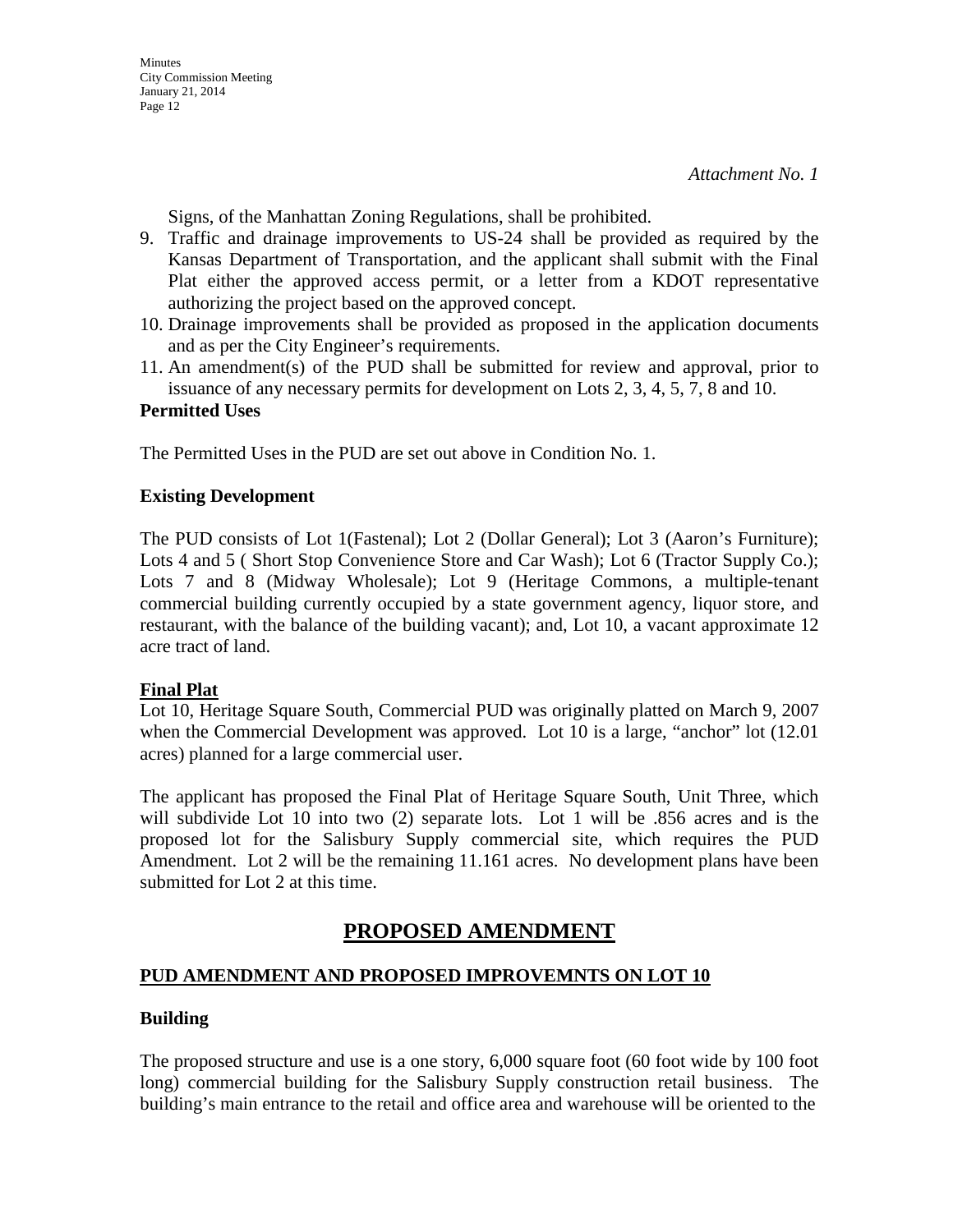#### *Attachment No. 1*

west, toward the off-street parking lot. The north façade (street facing façade) will include the majority of the business' signage. The interior floor plan shows an approximately 3,800 square foot retail area, sales area, offices, mechanical room and restrooms. The interior space will include an approximate 2,000 square foot heated warehouse adjacent to the retail area. The exterior materials of the building will be grey or earth tone colored metal siding. A brick band will be present below the windows on the north façade and a portion of the east and west façade towards the front of the building. The building will be approximately twenty-one (21) feet at the peak of the roof.

A screened trash enclosure is proposed on the lot as described below.

#### **Signs**

The north façade (street facing façade) is proposed to have three (3) separate signs, a twenty-four (24) foot wide by six (6) foot tall sign centered on the façade and two (2) signs on both sides of the centered sign that are to be eight (8) foot wide by six (6) foot tall. The total area of proposed signage on the north façade is 240 square feet.

The west façade is to have a six (6) foot wide by eight (8) foot tall (48 square feet in area) above the entrance door to the business. A note on the architectural sheet of the Final Development Plan states "Signage shall be aluminum with acceptable printing as follows: cut vinyl, digitally printed vinyl, or direct print. Signage shall not exceed the area shown. Aluminum signs will be direct mounted to building. Exterior signage light by Barn Light Electric: The Frontier Angle Sign Light."

The Heritage Square PUD is generally based on the C-5, Highway Service Commercial District. Comparing the proposed signage of the PUD Amendment to the C-5 District Regulations, the wall signs are permitted, with no limitation of number signs. The total gross surface area of the proposed signs is 288 square feet. The C-5 District would allow up to 596 square feet of gross surface area (4 square feet of signage for each linear foot of street frontage (149 feet)), provided no sign is to exceed 400 square feet in surface area.

### **Lighting**

Exterior lighting fixtures are downcast and will consist of building wall packs and exterior lights for the wall signs on the north façade.

# **MATTERS TO BE CONSIDERED WHEN AMENDING A PLANNED UNIT DEVELOPMENT**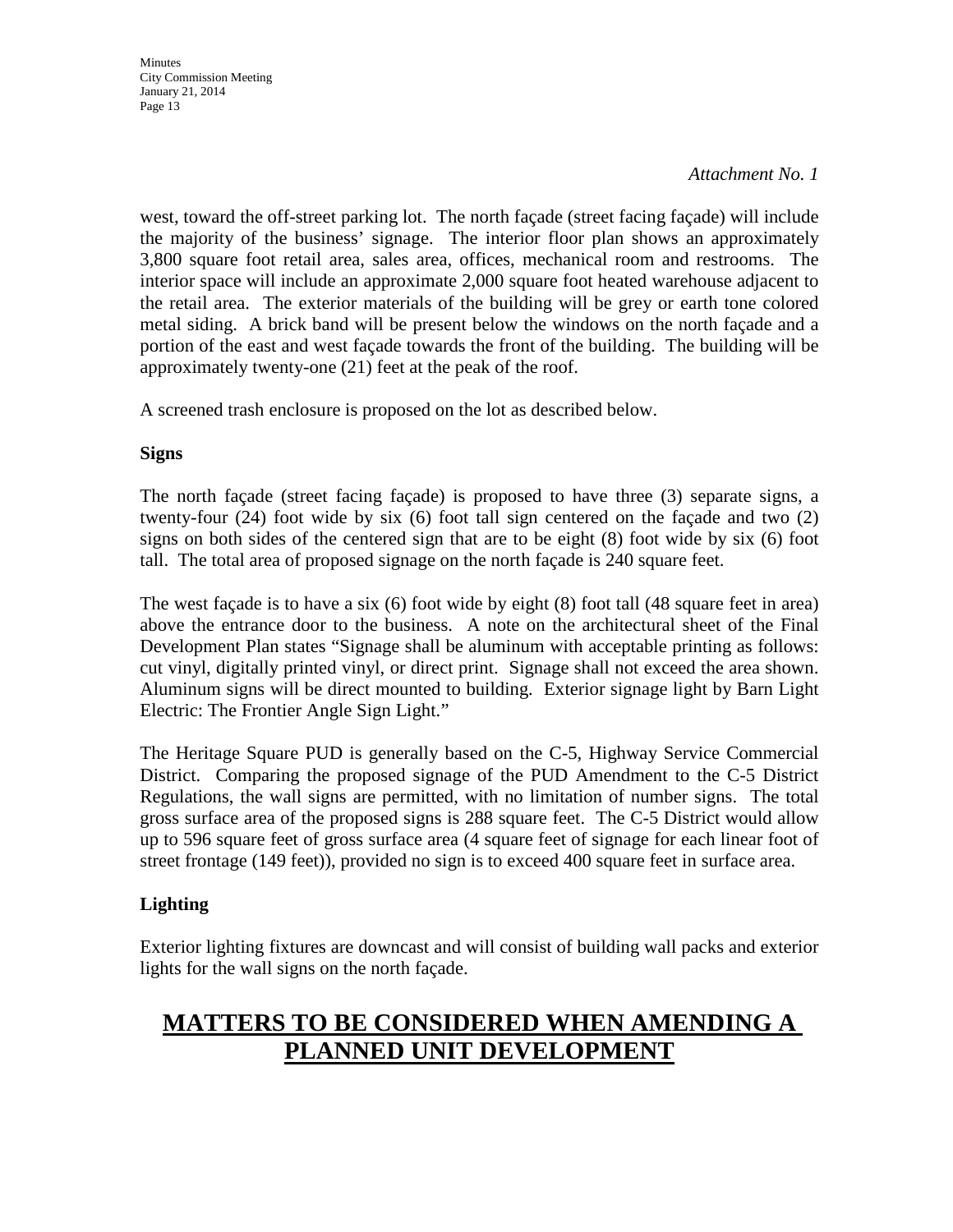**Minutes** City Commission Meeting January 21, 2014 Page 14

**1. WHETHER THE PROPOSED AMENDMENT IS CONSISTENT WITH THE INTENT AND PURPOSE OF THE APPROVED PUD, AND WILL PROMOTE THE EFFICIENT DEVELOPMENT AND PRESERVATION OF THE ENTIRE PUD:** The proposed amendment is consistent with the intent and purpose of the approved commercial PUD to consist of a broad range of highway service and retail uses. The approved Preliminary PUD shows a large, "anchor" commercial building footprint (approximately 87,000 square feet of floor/lot area and 21,000 square feet of outdoor storage) and a large parking to the north of the proposed building. The general area where the proposed Salisbury Supply building and Lot 1, Heritage Square South, Unit Three is shown on the Preliminary Development Plans as a large side yard for the "anchor" commercial building.

The proposed PUD Amendment should not limit the original use of the large lot and will promote the efficient development of the site, and PUD, by allowing construction of retail uses intended to be part of the commercial shopping area.

**2. WHETHER THE PROPOSED AMENDMENT IS MADE NECESSARY BECAUSE OF CHANGED OR CHANGING CONDITIONS IN OR AROUND THE PUD, AND THE NATURE OF SUCH CONDITIONS:** The amendment is made necessary because Condition No. 7 of Ordinance No. 6607, which requires an amendment of the PUD prior to issuance of any permits for development. The PUD has been amended four (4) times in 2013, including the current application. The remaining portion of Lot 10 that is to become Lot 2, Heritage Square South, Unit Three is the only vacant land left in the commercial development (*Refer to the Final Plat memo for additional details)*.

**3. WHETHER THE PROPOSED AMENDMENT WILL RESULT IN A RELATIVE GAIN TO THE PUBLIC HEALTH, SAFETY, CONVENIENCE OR GENERAL WELFARE, AND IS NOT GRANTED SOLELY TO CONFER A SPECIAL BENEFIT UPON ANY PERSON:** The proposed amendment will result in a gain to the public by allowing development of a vacant tract of land. The amendment is necessary because of the condition of the approval of the Ordinance creating the PUD and not because the amendment will confer a special benefit to any person.

# **ADDITIONAL MATTERS TO BE CONSIDERED WHEN AMENDING A PLANNED UNIT DEVELOPMENT**

**1. LANDSCAPING:** Landscaping consists of ornamental trees, shrubs and grasses and lawn areas. The front yard area along South Port Drive and areas generally surrounding the off-street parking lot and the front of the building will be irrigated with an underground irrigation system. The area generally to the rear of the proposed building is to be lawn areas that will not be irrigated.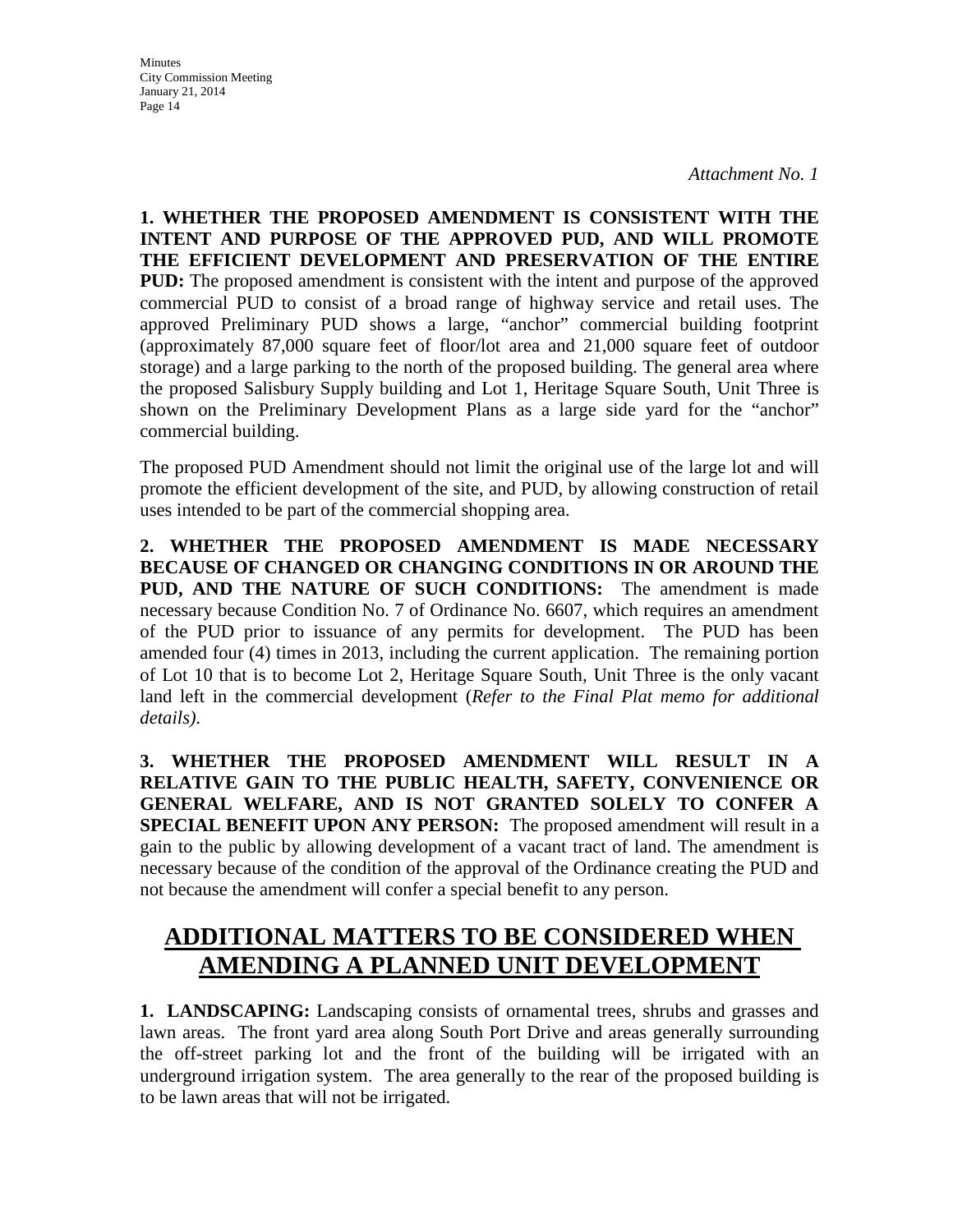**2. SCREENING:** A six foot tall split block trash container enclosure with metal doors will be located to the southwest of off-street parking lot.

**3. DRAINAGE:** The site will drain towards South Port Drive where it will be collected by the stormwater sewer system or drain to the south towards a drainage ditch along the Union Pacific Railroad right-of-way. The site is not located in a regulated floodplain *(see Physical & Environmental Characteristics below)*.

**4. CIRCULATION**: The existing street system provides an internal circulation plan which is safe, convenient and efficient for movement of goods, motorists, and pedestrians. Conflicts between motorists and pedestrians are minimized. Both proposed Lots 1 and 2, Heritage Square South, Unit Three will gain access from the internal street system.

Pedestrian Access. Pedestrians will be accommodated by sidewalks that will be constructed throughout the development located along one side of all streets as the area develops.

A public sidewalk will be constructed in South Port Drive right-of-way along both lots of the proposed subdivision

Traffic. A Traffic Report was submitted and accepted by the City Engineer in 2006. Access to the development is from U.S.-24 Highway onto a main entry drive to the internal streets of the development, which connect to the east and west of the PUD. Major highway improvements including left turning lanes, a traffic signal and closure of two existing median crossings, were constructed with the original PUD.

Off-Street Parking. Fifteen (15) off-street parking spaces are shown on the Final Development Plans for Salisbury Supply. Using the minimum off-street parking requirements for retail businesses (1 space per 250 square feet of floor area) and warehouse space (1 space per 2,000 square feet of floor area), a minimum of 14.5 offstreet parking spaces are required for the proposed business based on the Final Development Plan.

**5. OPEN SPACE/LANDSCAPED AND COMMON AREA:** Landscaping and lawn areas identified on the lot for Salisbury Supply.

**6. CHARACTER OF THE NEIGHBORHOOD:** The neighborhood is generally characterized as a major highway service commercial street corridor with retail uses near, and along both sides, of US 24 Highway.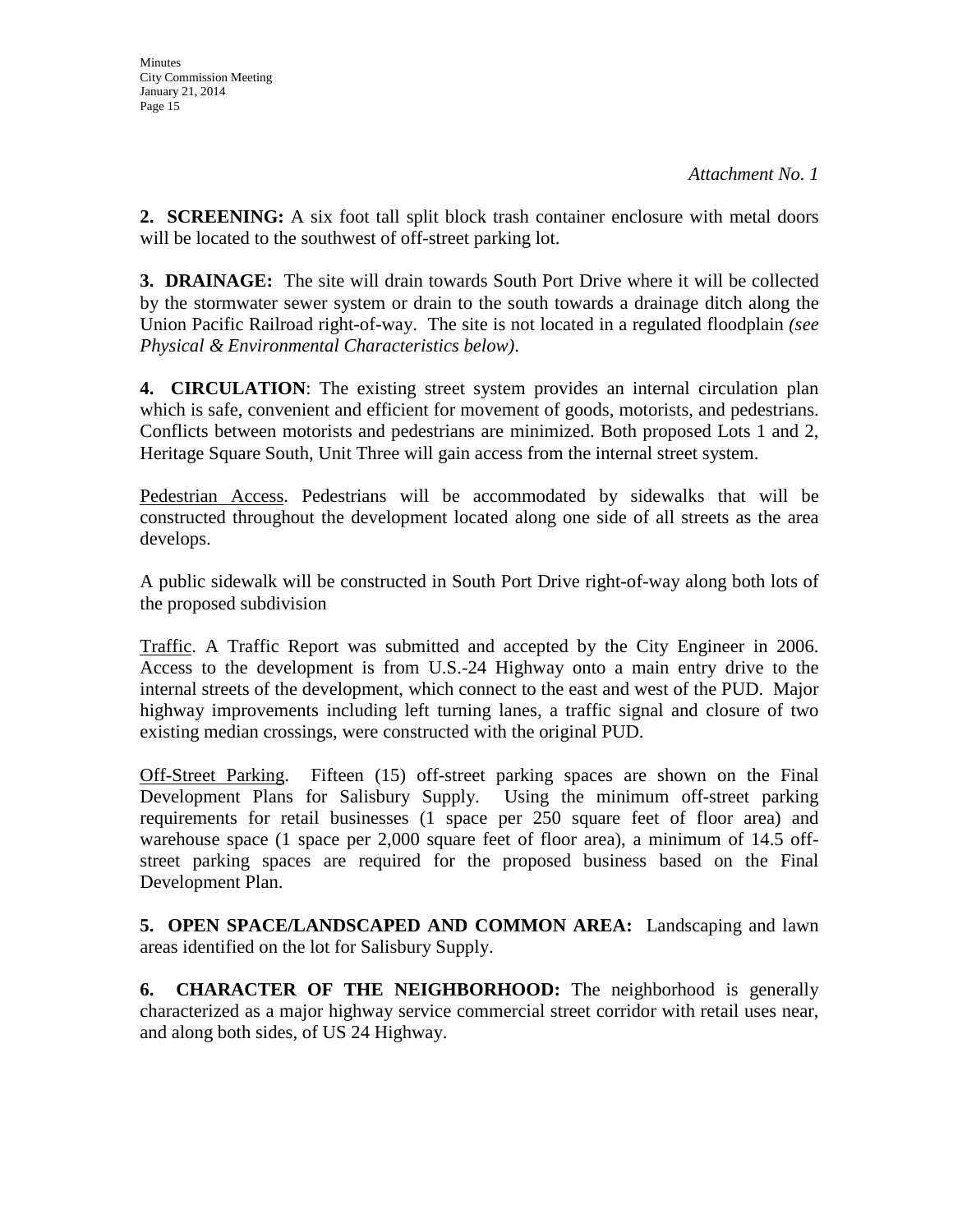### **MATTERS TO BE CONSIDERED WHEN REZONING**

**1. EXISTING USE:** Existing Lot 10 is a vacant commercial tract of land.

**2. PHYSICAL AND ENVIRONMENTAL CHARACTERISTICS:** The site is a relatively flat, irregular shaped lot to the south of South Port Drive. The effective Flood Insurance Rate Map (FIRM) Panel 359 of 500, dated July 6, 2010, does not show a mapped floodplain on the site.

The Preliminary FIRM shows the site to be within the 0.2% annual chance flood plain (500-year).

### **3. SURROUNDING LAND USE AND ZONING:**

**(a.) NORTH:** U.S.-24 Highway, cultivated agricultural field, highway service commercial and retail uses, and undeveloped tract (future Heritage Square North); Pottawatomie County CH, Highway & Commercial Corridor District.

**(b.) SOUTH:** Tractor Supply, Midway Wholesale, railroad; PUD, agricultural fields, Kansas River; Pottawatomie County A-1, General Agriculture District.

**(c.) EAST:** Highway service commercial and retail uses, Dollar General, Aarons, Fastenal; PUD and Pottawatomie County CH, Highway & Commercial Corridor District.

**(d.) WEST:** Retail sales and wholesale; Heritage Square South PUD and Pottawatomie County CH, Highway & Commercial Corridor District.

**4. GENERAL NEIGHBORHOOD CHARACTER:** See above under **No. 6, CHARACTER OF THE NEIGHBORHOOD**.

**5. SUITABILITY OF SITE FOR USES UNDER CURRENT ZONING:** The area is suitable for commercial development for the uses under the current zoning, as approved with the Preliminary Development Plan, subject to Condition No. 11, Ordinance No. 6607.

**6. COMPATIBILITY OF PROPOSED DISTRICT WITH NEARBY PROPERTIES AND EXTENT TO WHICH IT MAY HAVE DETRIMENTAL AFFECTS:** Minimal impact on adjacent commercial property in the Heritage Square South PUD with respect to light, noise, and traffic is anticipated. The original Lot 10 was intended to develop as a large, "anchor" commercial lot. The proposed PUD Amendment and concurrent Final Plat divides the platted lot into two (2) separate lots. The proposed Final Plat and Final Development Plan for Lot 1, Heritage Square South, Unit Three create a commercial use that is in a manner similar to other commercial sites in the PUD. No development plan is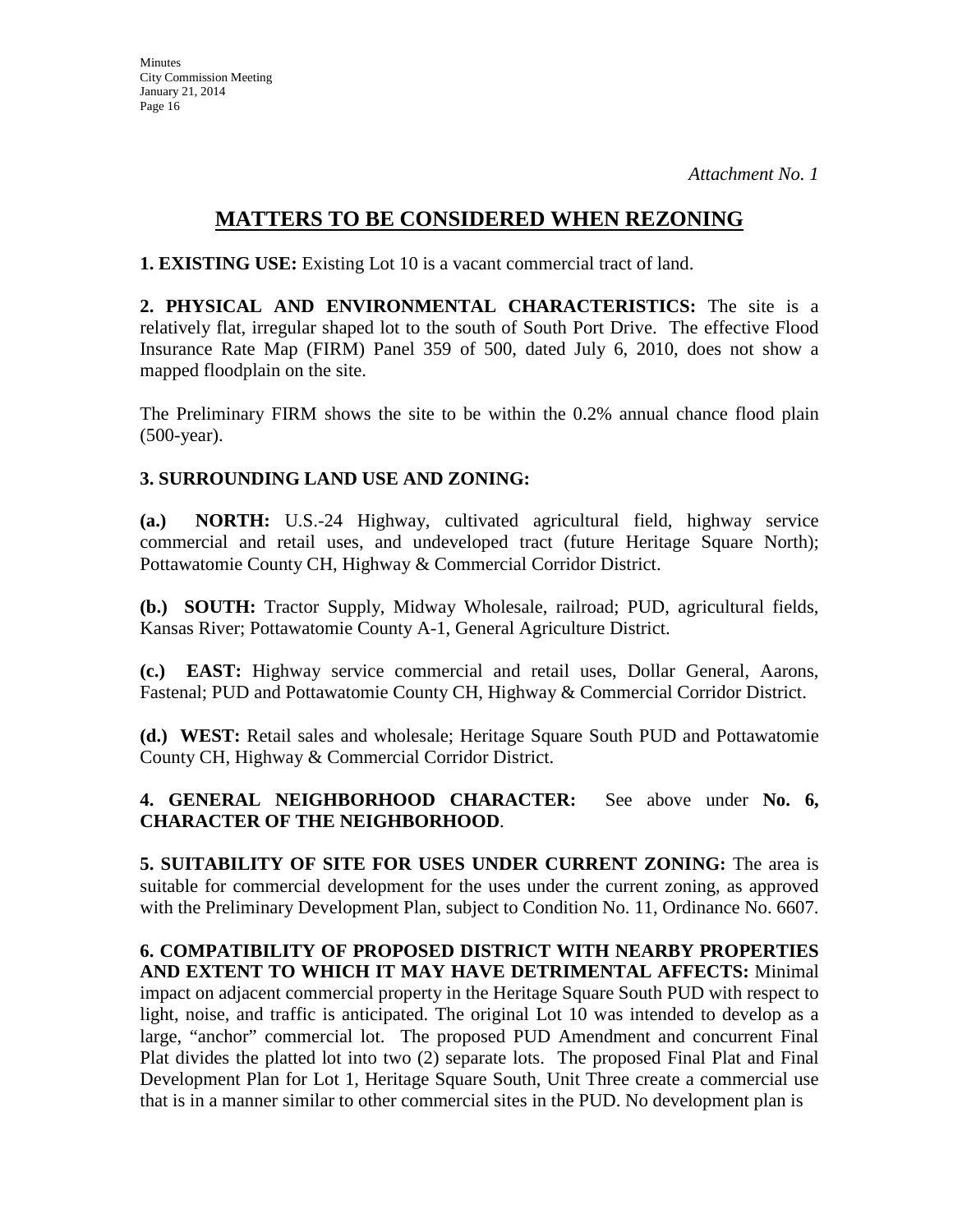**Minutes** City Commission Meeting January 21, 2014 Page 17

proposed at this time for the remaining Lot 2, Heritage Square South, Unit Three. Lot 2 is generally large enough to maintain the original conceptual use shown on the Heritage Square South Preliminary Planned Unit Development Plans.

**7. CONFORMANCE WITH COMPREHENSIVE PLAN:** The Future Land Use Map of the Manhattan Urban Area Comprehensive Plan designates the site as Community Commercial (CC). The Comprehensive Plan also reflects the land use designation of the US 24 Corridor Plan developed by Pottawatomie County. The site is also subject to the US 24 Corridor Special Planning Area Policies in the Comprehensive Plan.

The existing PUD was found to conform to the Comprehensive Plan in 2006. The proposed PUD amendment conforms to the Manhattan Urban Area Comprehensive Plan.

### **8. ZONING HISTORY AND LENGTH OF TIME VACANT AS ZONED:**

| June 29, 2006:   | City of Manhattan receives requests for island annexation of the<br>proposed Heritage Square North and Heritage Square South tracts<br>from Roger Schultz and Rob Eichman.                                                                                                                                                                                       |
|------------------|------------------------------------------------------------------------------------------------------------------------------------------------------------------------------------------------------------------------------------------------------------------------------------------------------------------------------------------------------------------|
| July 11, 2006:   | City Commission approves Resolution Nos. 071106-H & I,<br>requesting the Board of Pottawatomie County Commissioners to<br>make positive findings regarding the requested island annexation of<br>Heritage Square North and Heritage Square South.                                                                                                                |
| July 27, 2006:   | Board of Pottawatomie County Commissioners makes positive<br>findings regarding the island annexations of Heritage Square North<br>and Heritage Square South.                                                                                                                                                                                                    |
| August 15, 2006: | City Commission approves first reading of ordinances annexing<br>Heritage Square North and Heritage Square South; and, approves<br>Resolution No. 081506-A, requesting the Board of Pottawatomie<br>County Commissioners to make positive findings regarding the<br>island annexation of that portion of the US 24 Right-of-way that<br>adjoins Heritage Square. |
| August 18, 2006: | City of Manhattan receives Consent To Annexation from the<br>Kansas Department of Transportation for that portion of the US<br>Highway 24 right-of-way that adjoins Heritage Square South,<br>consisting of 6.791 acres.                                                                                                                                         |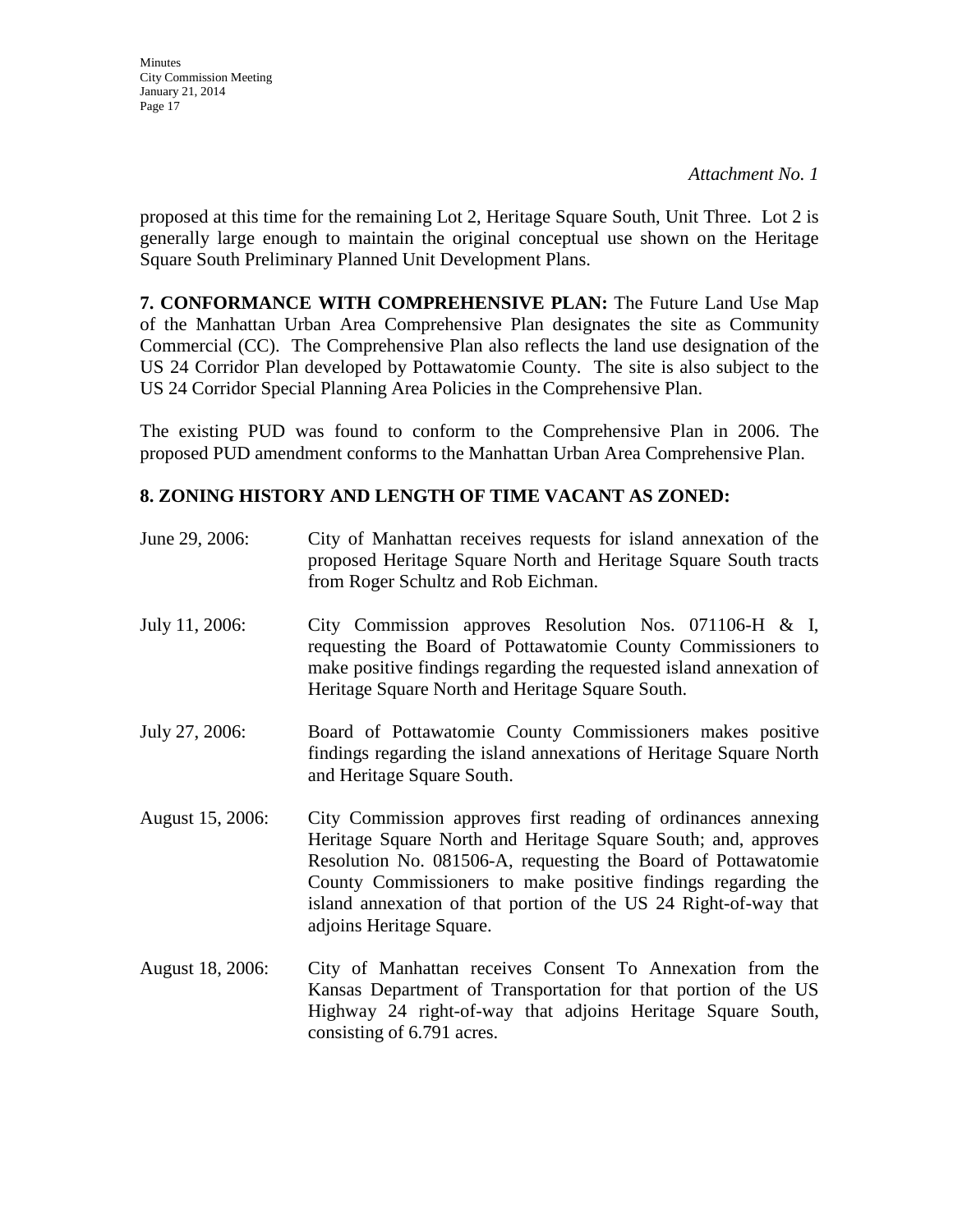*Attachment No. 1*

- August 21, 2006: Board of Pottawatomie County Commissioners makes positive findings regarding the island annexation of that portion of the US Highway 24 right-of-way that adjoins Heritage Square South.
- October 16, 2006; Manhattan Urban Area Planning Board holds public hearing and recommends approval (7-0), of the rezoning the proposed Heritage Square South and the adjoining US Highway 24 right-of-way from County - CH, Highway & Commercial Corridor District, to PUD, Commercial Planned Unit Development District.
- November 7, 2006 City Commission approved first reading of an ordinance annexing the 6.8-acre portion of the US Highway 24 right-of-way that adjoins the Heritage Square South development; and, approved first reading of an ordinance rezoning the proposed Heritage Square South development and the adjoining portion of US Highway 24 right-of-way, to PUD, Planned Unit Development District.
- February 6, 2007 City Commission approves Ordinance No. 6606 annexing proposed Heritage Square North, proposed Heritage Square South and the 6.8-acre portion of the US Highway 24 right-of-way that adjoins Heritage Square South; and, approved Ordinance No.6607 rezoning the Heritage Square South and the adjoining portion of US Highway 24 right-of-way, to PUD, Commercial Planned Unit Development District.
- March 5, 2007 Manhattan Urban Area Planning Board approves the Final Development Plan (Lots 1, 6, and 9) and Final Plat of the Heritage Square South Addition (Lots 1-10).
- March 15, 2007 City Commission accepts the easements and rights-of-way as shown on the Final Plat of Heritage Square South Addition.
- July 17, 2007 City Commission approves first reading of an ordinance renaming Heritage South Road to South Port Road, and Heritage Square Drive to South Port Drive, in Heritage Square South P.U.D. Addition.
- August 14, 2007 City Commission approves Ordinance No. 6651 renaming Heritage South Road to South Port Road, and Heritage Square Drive to South Port Drive, in Heritage Square South P.U.D. Addition.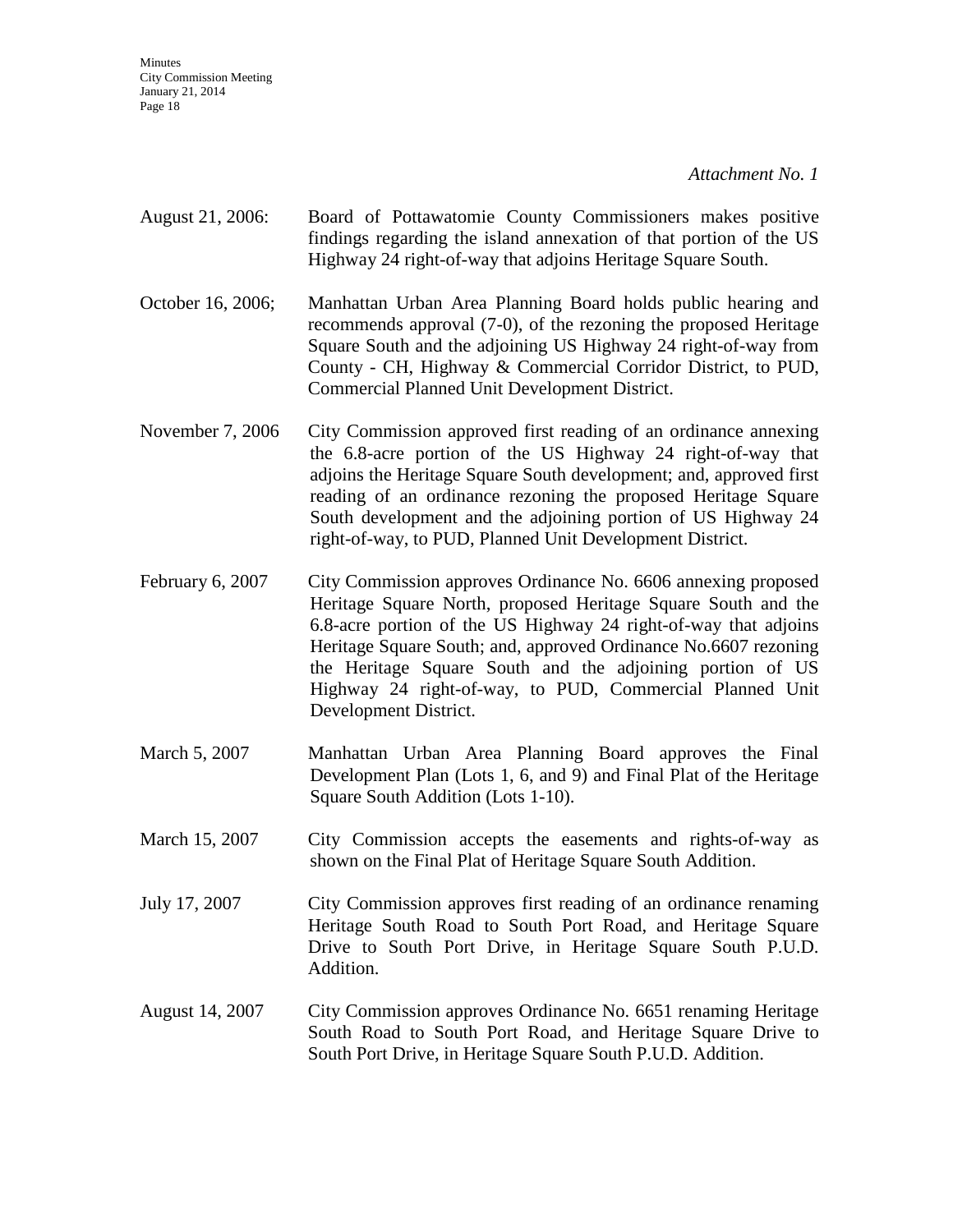#### *Attachment No. 1*

- January 24, 2013 Manhattan Urban Area Planning Board recommends approval of proposed amendment of Ordinance No. 6607 and the Preliminary Development Plan of Lot 3, Heritage Square South Commercial Planned Unit Development, to be known as the Final Development Plan of Lot 3, Heritage Square South Commercial Planned Unit Development, based on the findings in the Staff Report.
- February 19, 2013 City Commission approves first reading of an ordinance amending Ordinance No. 6607 and the Preliminary Development Plan of Lot 3, Heritage Square South Commercial Planned Unit Development, to be known as the Final Development Plan of Lot 3, Heritage Square South Commercial Planned Unit Development.
- March 5, 2013 City Commission approves Ordinance No. 6991 amending the Preliminary Development Plan of Lot 3, Heritage Square South Commercial Planned Unit Development and Ordinance No. 6607, as proposed, based on the findings in the Staff Report.
- June 3, 2013 Manhattan Urban Area Planning Board recommends approval of a proposed amendment of Ordinance No. 6607 and the Preliminary Development Plan of Lot 2, and Lots 7 and 8, Heritage Square South Commercial Planned Unit Development, to be known as the Final Development Plan of Lot 2, Heritage Square South Commercial Planned Unit Development, and the Final Development Plan of Lots 7 and 8, Heritage Square South Commercial Planned Unit Development, based on the findings in the Staff Report; and approves the Final Plat of Heritage square South Unit Two PUD.
- June 18, 2013 City Commission approves first reading of an ordinance amending Ordinance No. 6607 and the Preliminary Development Plan of Lot 2, and Lots 7 and 8, Heritage Square South Commercial Planned Unit Development, to be known as the Final Development Plan of Lot 2, Heritage Square South Commercial Planned Unit Development, and the Final Development Plan of Lots 7 and 8, Heritage Square South Commercial Planned Unit Development.
- July 2, 2013 City Commission approves Ordinance No. 7010 amending Ordinance No. 6607 and the Preliminary Development Plan of Lot 2, and Lots 7 and 8, Heritage Square South Commercial Planned Unit Development, to be known as the Final Development Plan of Lot 2, Heritage Square South Commercial Planned Unit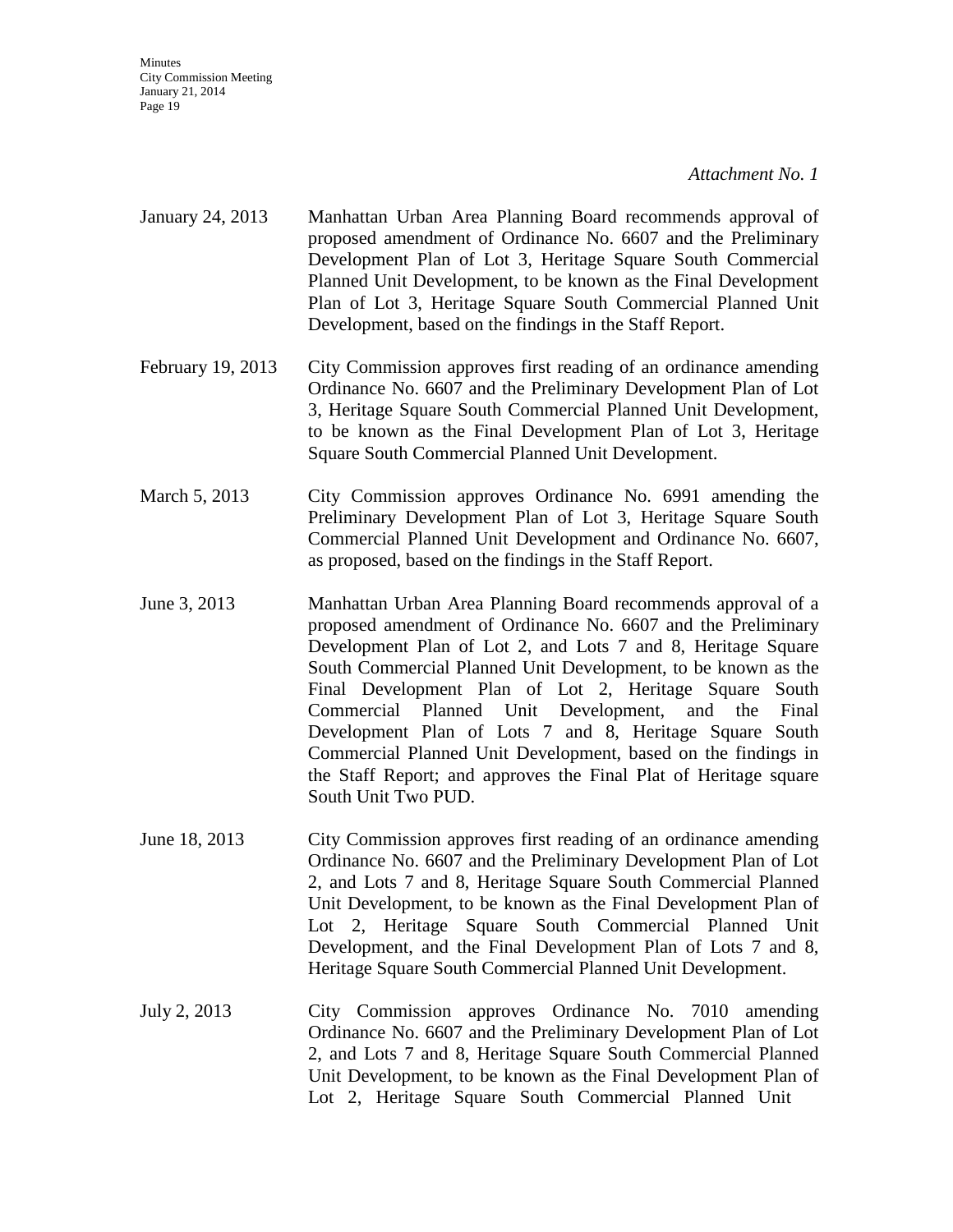Development, and the Final Development Plan of Lots 7 and 8, Heritage Square South Commercial Planned Unit Development; and, accepts the easements associated with Lot 2 and Lot 3, Heritage Square South Unit two PUD.

- July 2, 2013 City Commission accepts the easements as, as shown on the Final Plat of Heritage Square South, Unit Two PUD.
- July 15, 2013 Manhattan Urban Area Planning Board recommends approval of an amendment of Ordinance No. 6607 and the Preliminary Development Plan of Lots 4 and 5, Heritage Square South Commercial Planned Unit Development, to be known as the Final Development Plan of Lot 4 and Lot 5, Heritage Square South Commercial Planned Unit Development, based on the findings in the Staff Report
- August 6, 2013 City Commission approves first reading of an Ordinance amending the Preliminary Development Plan of Lot 4, and Lot 5, Heritage Square South Commercial Planned Unit Development (PUD), and Ordinance No. 6607, to be known as the Final Development Plan of Lot 4 and Lot 5, Heritage Square South Commercial PUD.
- August 20, 2013 City Commission approves Ordinance No. 7035 amending the Preliminary Development Plan of Lot 4, and Lot 5, Heritage Square South Commercial Planned Unit Development (PUD), and Ordinance No. 6607, to be known as the Final Development Plan of Lot 4 and Lot 5, Heritage Square South Commercial PUD.

Tractor Supply, Heritage Commons, and Fastenal were built in 2007. Dollar General was built in 2013. Construction is in the process for Aaron's Rental and Midway Wholesale.

**9. CONSISTENCY WITH INTENT AND PURPOSE OF THE ZONING ORDINANCE:** The intent and purpose of the Zoning Regulations is to protect the public health, safety, and general welfare; regulate the use of land and buildings within zoning districts to assure compatibility; and to protect property values. The PUD Regulations are intended to provide a maximum choice of living environments by allowing a variety of housing and building types; a more efficient land use than is generally achieved through conventional development; a development pattern that is in harmony with land use density, transportation facilities and community facilities; and a development plan which addresses specific needs and unique conditions of the site which may require changes in bulk regulations or layout.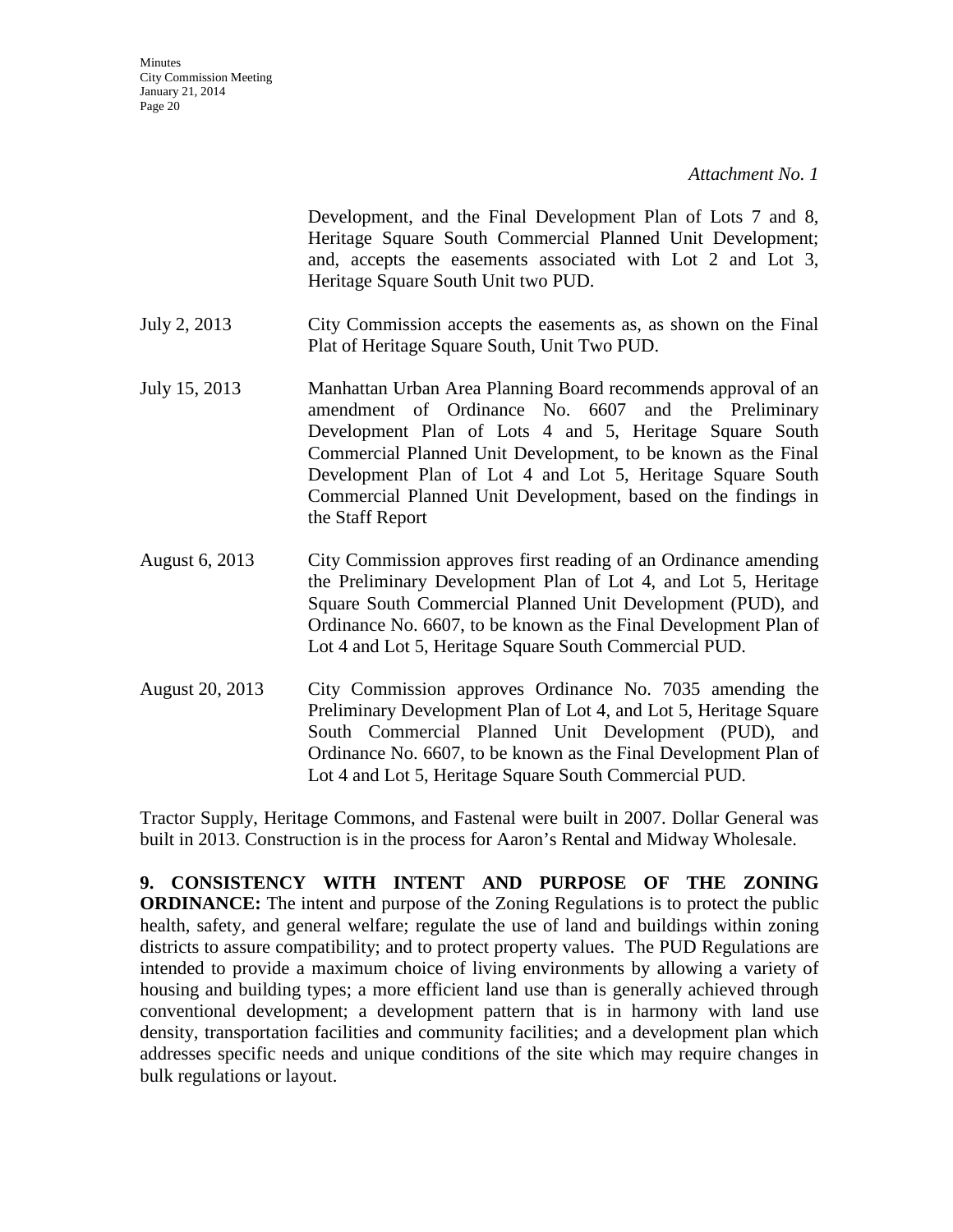*Attachment No. 1*

The proposed PUD amendment is consistent with Ordinance No. 6607, and the approved PUD, the Manhattan Zoning Regulations, and PUD requirements of the Manhattan Zoning Regulations. The amendment process is required before development of the site can proceed. The amendment process insures the PUD conforms to the requirements of all regulations.

**10. RELATIVE GAIN TO THE PUBLIC HEALTH, SAFETY AND WELFARE THAT DENIAL OF THE REQUEST WOULD ACCOMPLISH, COMPARED WITH THE HARDSHIP IMPOSED UPON THE APPLICANT:** There appears to be no gain to the public that denial would accomplish. No adverse affects on the public are anticipated as a result of the amendment. Denial of the rezoning may be a hardship to the owner.

**11. ADEQUACY OF PUBLIC FACILITIES AND SERVICES:** Adequate street, sanitary sewer and water services are available to serve the development.

**12. OTHER APPLICABLE FACTORS:** There are no other applicable factors.

**13. STAFF COMMENTS:** All provisions of Ordinance No. 6607 that are not in conflict with this amendment shall remain in force.

City Administration recommends approval of the proposed amendment of Ordinance No. 6607, and the approved Preliminary Development Plan of Lot 10, Heritage Square South Commercial Planned Unit Development, to be known as the Final Development Plan of Salisbury Supply, Lot 1, Heritage Square South, Unit Three, Commercial Planned Unit Development, with the following conditions of approval:

- 1. The Final Plat of Heritage Square South, Unit Three shall be approved.
- 2. An amendment(s) of the PUD shall be submitted for review and approval, prior to issuance of any necessary permits for development on Lot 2, Heritage Square South, Unit Three.

## **ALTERNATIVES:**

1. Recommend approval of the proposed amendment of Ordinance No. 6607, and the approved Preliminary Development Plan of Lot 10, Heritage Square South Commercial Planned Unit Development, to be known as the Final Development Plan of Salisbury Supply, Lot 1, Heritage Square South, Unit Three, Commercial Planned Unit Development, stating the basis for such recommendation.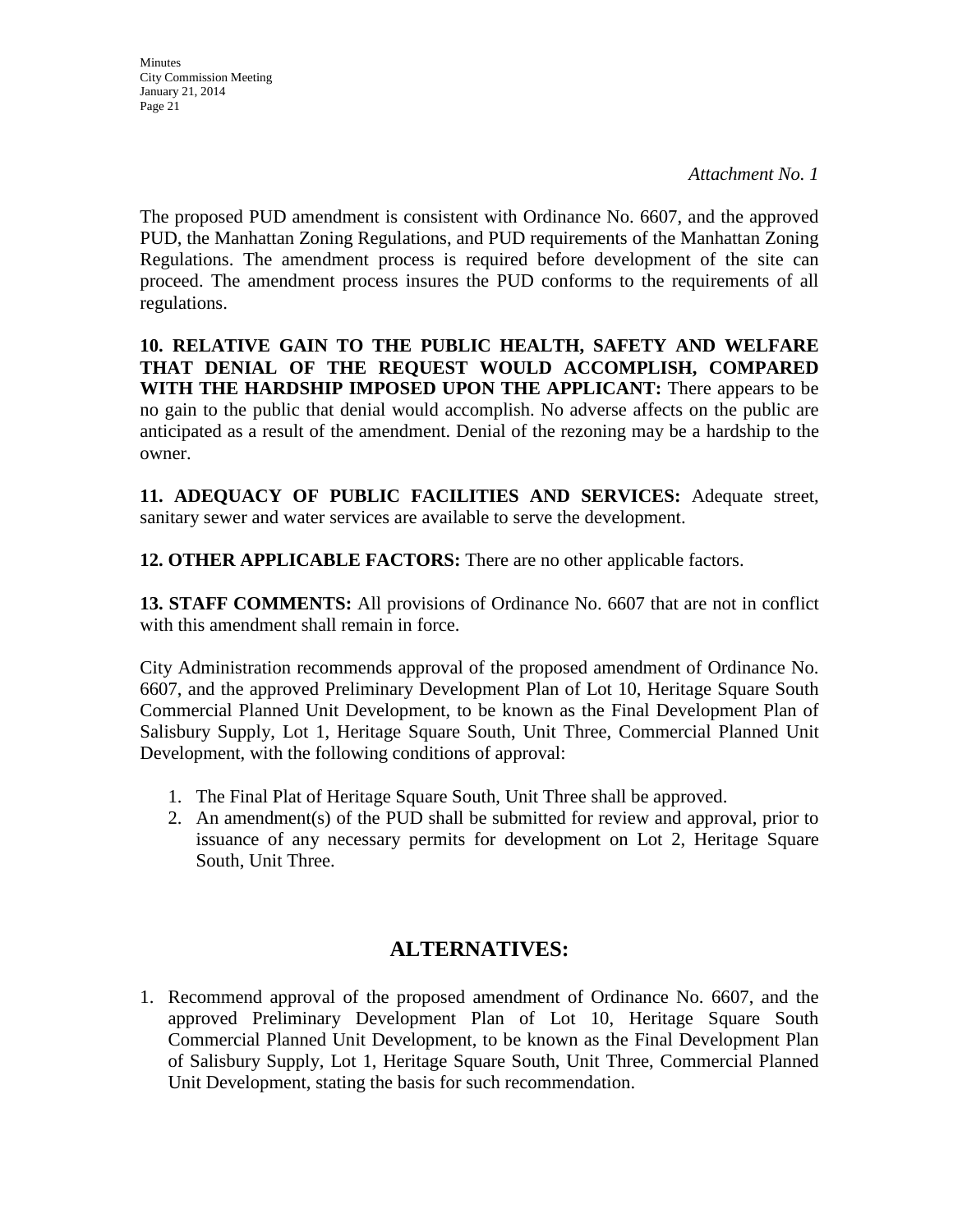- **Minutes** City Commission Meeting January 21, 2014 Page 22
- 2. Recommend denial of the proposed amendment of Ordinance No. 6607 and the approved Preliminary Development Plan of Ordinance No. 6607, and the approved Preliminary Development Plan of Lot 10, Heritage Square South Commercial Planned Unit Development, to be known as the Final Development Plan of Salisbury Supply, Lot 1, Heritage Square South, Unit Three, Commercial Planned Unit Development, stating the specific reasons for denial.
- 3. Table the proposed Amendment to a specific date, for specifically stated reasons.

### **POSSIBLE MOTION:**

The Manhattan Urban Area Planning Board recommends approval of the proposed amendment of Ordinance No. 6607, and the approved Preliminary Development Plan of Lot 10, Heritage Square South Commercial Planned Unit Development, to be known as the Final Development Plan of Salisbury Supply, Lot 1, Heritage Square South, Unit Three, Commercial Planned Unit Development, based on the findings in the Staff Report, with two conditions of approval.

**PREPARED BY:** Chad Bunger, AICP, CFM, Senior Planner.

**DATE:** December 24, 2013.

14009}SR}Lo10}HerSqSouthPUD}SalsiburySupply.docx